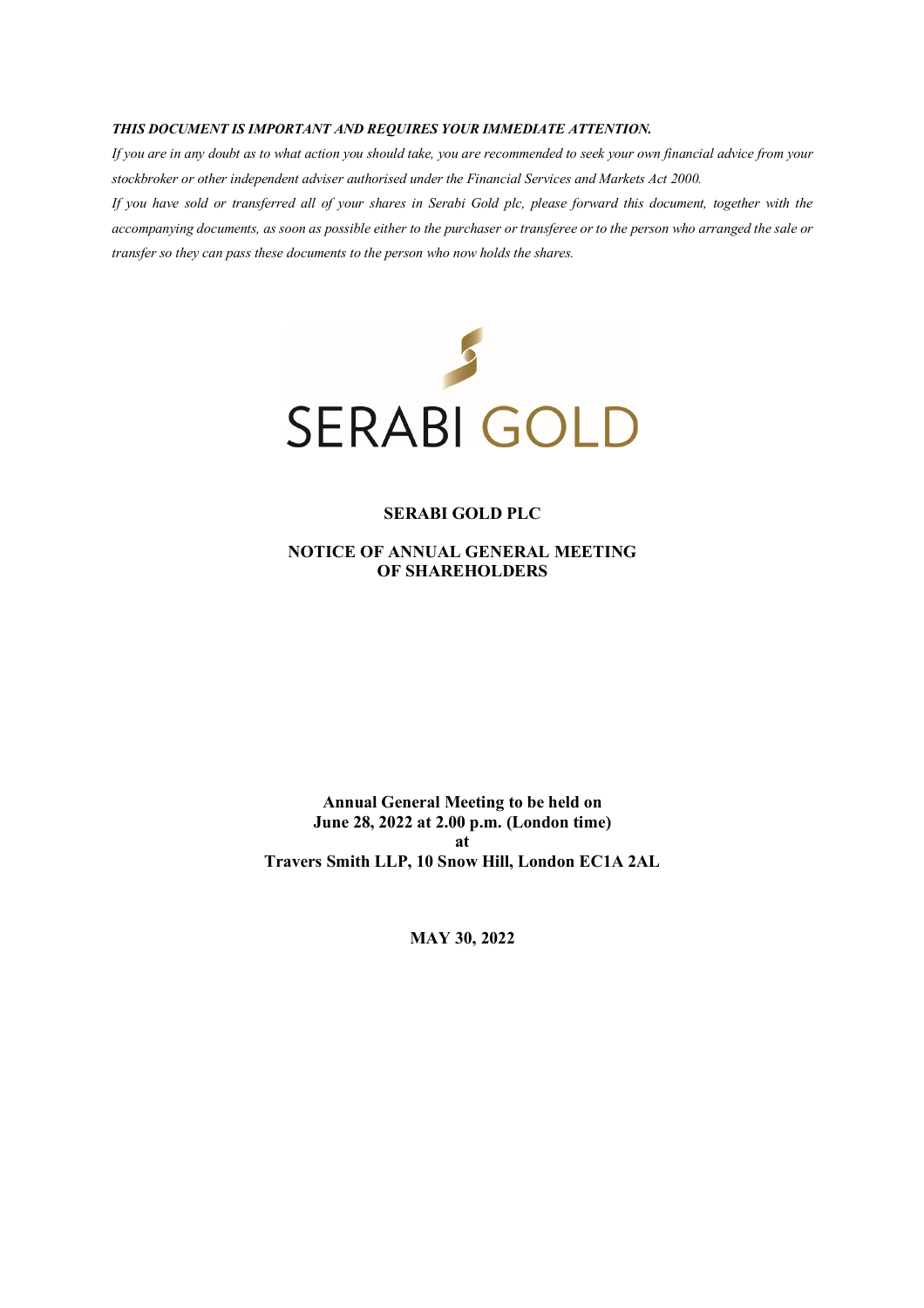# **TABLE OF CONTENTS**

| 1. |                                                                          |  |
|----|--------------------------------------------------------------------------|--|
| 2. |                                                                          |  |
| 3. |                                                                          |  |
| 4. |                                                                          |  |
| 5. |                                                                          |  |
|    |                                                                          |  |
| 1. |                                                                          |  |
| 2. |                                                                          |  |
| 3. |                                                                          |  |
|    | INDEBTEDNESS OF DIRECTORS, EXECUTIVE OFFICERS AND EMPLOYEES  22          |  |
|    |                                                                          |  |
|    | INTEREST OF CERTAIN PERSONS OR COMPANIES IN MATTERS TO BE ACTED UPON  22 |  |
|    | INTEREST OF INFORMED PERSONS IN MATERIAL TRANSACTIONS  23                |  |
|    |                                                                          |  |
|    |                                                                          |  |
|    |                                                                          |  |

|--|--|--|--|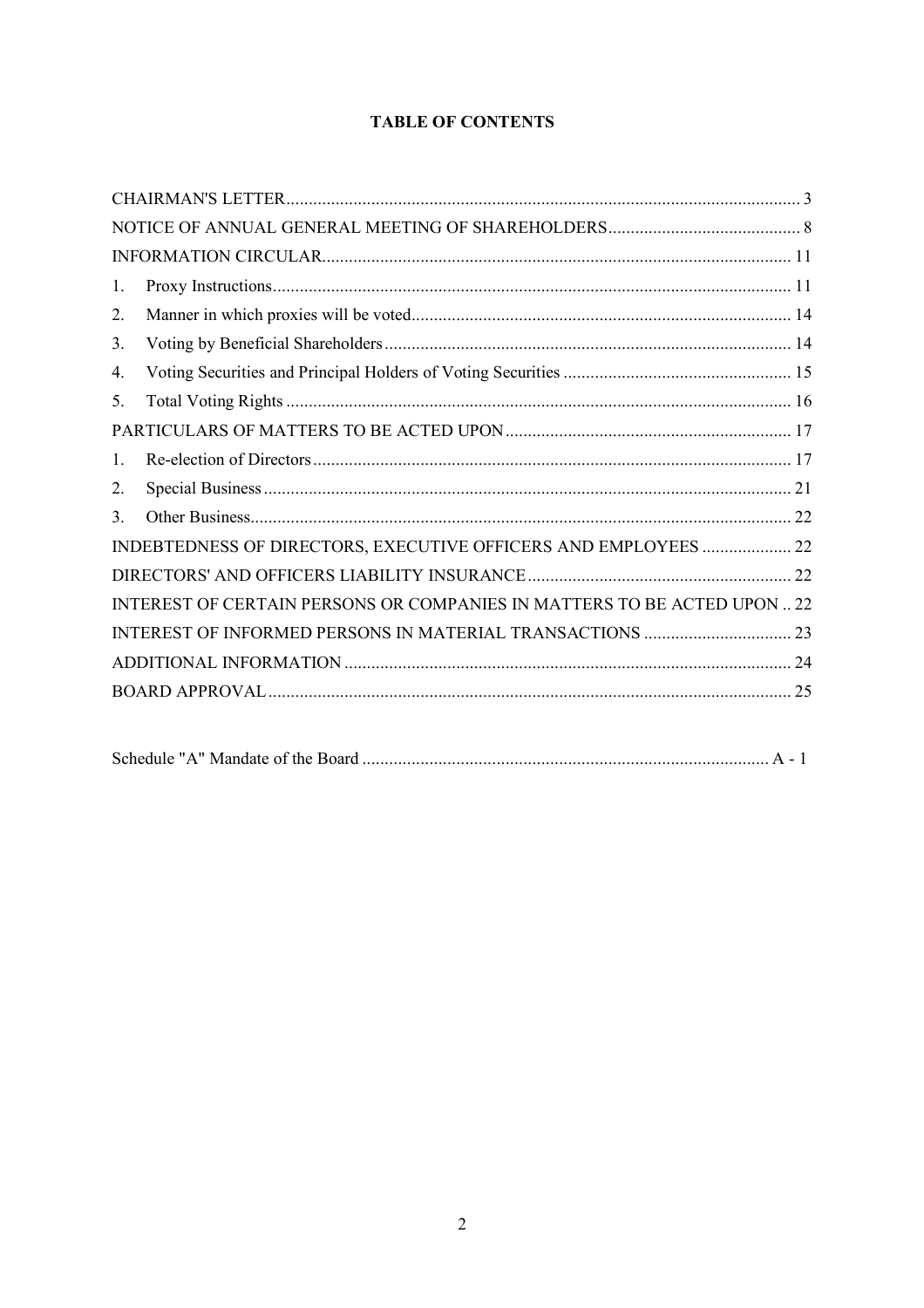# **CHAIRMAN'S LETTER**

#### **SERABI GOLD PLC ("COMPANY or GROUP")**

*(Incorporated and registered in England and Wales with registered number 5131528)* 

| Directors:                               | Registered Office:      |
|------------------------------------------|-------------------------|
|                                          |                         |
| Nicolas Bañados (Non-executive Chairman) | 66 Lincoln's Inn Fields |
| Michael Hodgson (Chief Executive)        | London                  |
| Clive Line (Finance Director)            | WC2A 3LH                |
| Aquiles Alegria (Non-executive)          | England                 |
| Luis Mauricio de Azevedo (Non-executive) |                         |
| T Sean Harvey (Non-executive)            |                         |
| Eduardo Rosselot (Non-executive)         |                         |
| Mark Sawyer (Non-executive)              |                         |

27 May 2022

# **To the holders ("Shareholders") of ordinary shares of £0.10 each in the capital of the Company (the "Ordinary Shares"), and for information only, to the holders of Options and Warrants over Ordinary Shares**

#### Dear Shareholder

This document provides the formal notice (the "**Notice**") of the 2022 Annual General Meeting of the Company to be held at Travers Smith LLP, 10 Snow Hill, London EC1A 2AL England on 28 June 2022 at 2.00 p.m. (London time) (the "**AGM**"). The purpose of the AGM is to seek Shareholders' approval of the resolutions.

#### *Canadian Designated Foreign Issuer Status*

The Company is a "designated foreign issuer" for the purposes of Canadian Securities Administrators' National Instrument 71-102 – C*ontinuous Disclosure and Other Exemptions Relating to Foreign Issuer* ("**NI 71-102**") and, as such, the Company is not subject to the same ongoing reporting requirements as most other reporting issuers in Canada. Generally, the Company complies with Canadian ongoing reporting requirements by complying with the regulatory requirements of AIM, which is a "foreign regulatory authority" (as defined in NI 71-102), and filing any documents required to be filed with or furnished to AIM with the securities regulatory authorities in Canada.

#### *Action to be taken by Shareholders*

A Form of Proxy for use by Shareholders accompanies this document. To be valid, Forms of Proxy must be completed and returned so as to be received at either the offices of the Company's UK Registrar, Computershare Investor Services Plc, The Pavilions, Bridgwater Road, Bristol, BS99 6ZZ or the offices of the Company's Canadian Registrar, Computershare Investor Services Inc., 100 University Avenue, 8<sup>th</sup> Floor, Toronto, Ontario M5J 2Y1 by not later than 2.00 p.m. (London time) (9.00 a.m. Eastern time) on 26 June 2022. Alternatively, Shareholders can appoint a proxy electronically by going to either www.investorcentre.co.uk/eproxy (for UK appointments) or www.investorvote.com (for Canadian appointments) or, if they hold their shares in CREST, Shareholders can appoint a proxy using the CREST electronic proxy appointment service, in each case by not later than not later than 2.00 p.m. (London time) (9.00 a.m. Eastern time) on 26 June 2022 in accordance with the instructions set out in the "Proxy Instructions" section below and the Form of Proxy.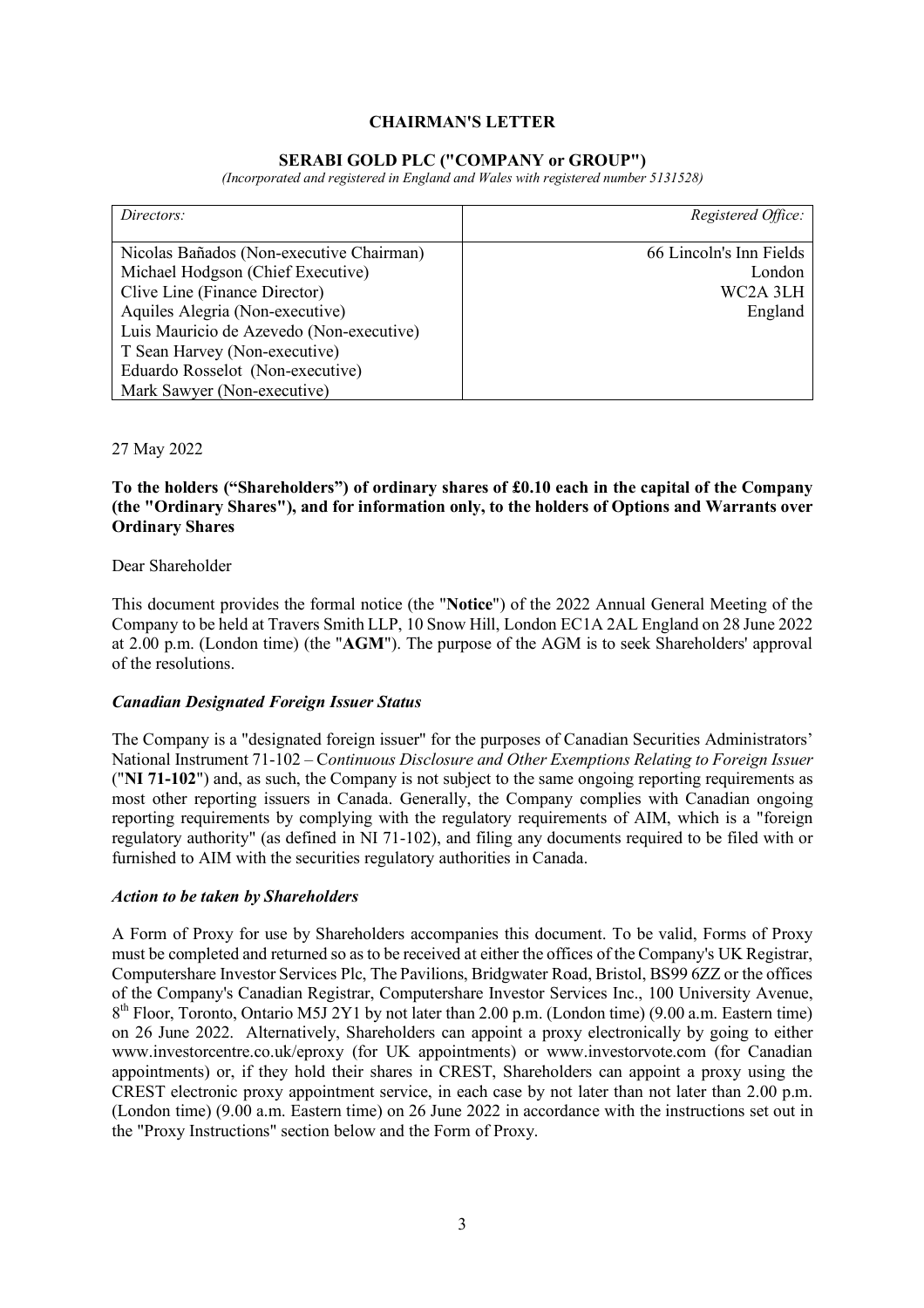Completion and return of a Form of Proxy will not prevent Shareholders from attending and voting in person at the AGM should they so wish.

Beneficial Shareholders (as defined in the "Voting by Beneficial Shareholders" section below on page 14) should note that only registered Shareholders or their duly authorised proxy holders are entitled to vote at the AGM. Each Beneficial Shareholder should ensure that their voting instructions are communicated to the appropriate person well in advance of the AGM.

Further details of the restrictions and steps to be taken with respect to voting are set out in the Notice and Information Circular contained in this document.

The Company will continue to monitor the impact of Covid-19 and reserves the ability to revise arrangements in relation to the AGM should circumstances change. Any relevant updates regarding the AGM will be available on the Company's website and announced through a Regulatory Information Service.

# *Background*

The matters being considered at the 2022 Annual General Meeting, as set out in the Notice are, for the most part, items that are routinely considered at such meetings.

In common with many other businesses, we have continued to face challenges and through 2021 we have sought to re-establish our activities as quickly as possible in an environment that is still resetting itself following what we all hope are the worst effects of the COVID-19 pandemic. As we return to normality, protecting the health of our employees, suppliers and communities continues to be a priority, and the Company will maintain its full commitment to be a safe place in this difficult environment.

The development of our Coringa project remains our immediate growth priority and it is very pleasing to see the continued progress that we are making. As we reported in the first quarter of 2022, the ramp development of the Serra orebody has intersected the three known veins of the Serra orebody with grades significantly higher than we were expecting. All three veins have been intersected on the 320m and 340m levels, with excellent results to date. Our plan is now to develop the two principal veins, V1 and V3 to the north. We have also introduced 'resue' development mining, where the ore and waste can be blasted separately. The advantage of this technique is that dilution of the ore coming out of the mine will be minimised and allow us to build a high-grade stockpile over the coming months, in preparation for plant feed in 2023.

The current development operations at Coringa are being carried out under a trial mining licence ("GUIA") that allows us to undertake mining activities and perform some initial processing of the ore and further test work at the Palito Complex. We remain optimistic regarding the award of the Installation Licence which is required before we can start construction of the plant and the rest of the site infrastructure. Ongoing dialogue with the relevant agencies involved with issuing this licence, continues to be very positive and has not highlighted any concerns with the project design itself. The agencies continue to follow the steps and processes set down by the law to help expedite the issue of the licence. Both the National Mining Agency (the "ANM") and the State environmental agency ("SEMAS") have together with Serabi, filed documents of protest with the relevant court authorities and the court judge who, is currently reviewing the need for any ongoing intervention given that all proper processes are being followed. The key issue has been confirmation that the needs of the indigenous populations have been properly considered. In all steps of the process Serabi, SEMAS and the ANM have observed their legal and moral obligations consulting with and obtaining approval from FUNAI, the national agency that protects the rights of indigenous populations. A specific indigenous study that goes beyond the requirements of the law is now expected to be completed during the second quarter of 2022 and is intended to allay any further concerns regarding the impact of mining activity at Coringa. In the meantime, SEMAS have received letters from the indigenous tribes confirming their support for the project. Discussions regarding the additional funding that will be required for the longer term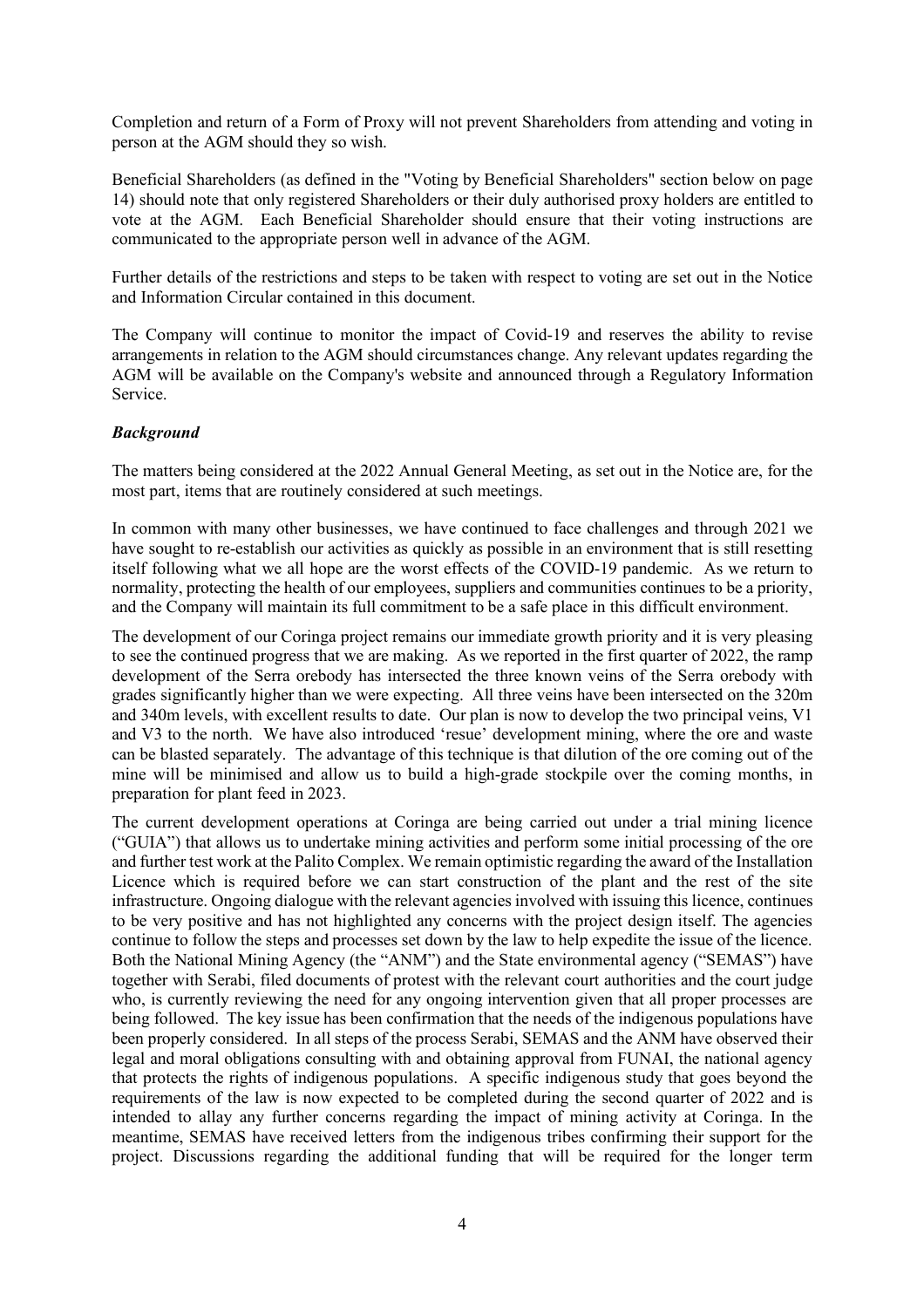development of Coringa, including the construction of the plant and the necessary site infrastructure, remain on-going with a variety of providers.

Brownfield exploration during 2021 brought some excellent mine-site discoveries, especially around the current Palito deposit, which will allow us to expand the operation during the latter half of 2022. This growth is particularly important after the lower than expected production in the fourth quarter of 2021 and the first quarter of 2022.

The last 12 months have been challenging and I believe that the post pandemic effects on Serabi have been more wide ranging than we originally anticipated. Whilst in 2020, it was the pandemic itself that hampered operations, 2021 was a year when supply chain delays became prevalent, as businesses in Brazil accelerated output, but struggled to meet targets due to lack of critical items. Since travel restrictions for non-nationals travelling to Brazil were eased in the latter part 2021, Serabi's executive management have spent a lot of time in country, making a number of management changes and implementing numerous operational actions.

At the Palito operation, whilst 2021 was a better year than 2020, we still faced a number of challenges, and the final quarter of 2021 as well as the first quarter of 2022 saw lower than anticipated levels of production. The reasons for this are twofold. In the Palito orebody, ongoing delays in the delivery of critical new mining fleet have hampered mine development and therefore the speed at which new areas at Palito can be prepared for mining. The brownfield exploration has brought some excellent results over the past six months but accessing these resources and translating them into reserves and production has not been possible due to fleet shortage, which we have been waiting for since mid 2021. In the meantime, we have been reliant upon an aging fleet that, with increasing maintenance downtime, is unable to provide the required capacity. As a consequence of this delay, we have been somewhat restricted in our production options and have, in the short-term, needed to mine and process the ore that is in immediately accessible blocks, including those with lower grades. This has resulted in lower than anticipated production in the fourth quarter of 2021 and the first quarter of 2022. Nevertheless, we are confident the already identified new vein structures will allow us to increase production from the deposit during the remainder of 2022 and in 2023. All new items of fleet have been or are expected to be delivered during the second quarter of 2022.

Secondly, we have also experienced lower than expected production from the São Chico orebody. During the second half of 2021, we commenced production on the Julia Vein. Up until then, most São Chico production has come from the Main Vein, where mechanised long hole open stoping has proved to be an efficient and effective mining method. During the second and third quarters of 2021, the Julia Vein was developed with the intention to again use mechanised long hole open stoping. However, as we progressed through the fourth quarter, it became clear that the levels of dilution from stoping were far higher than forecast as a consequence of the presence of multiple cross cutting faults and intrusive dykes, which post-date the ore. These faults were not easily identified in the initial drilling into the vein Through the latter part of the fourth quarter of 2021 and the first quarter of this year we installed significant amounts of ground support such as cable bolts and leaving ground pillars to help minimise dilution. This made some marginal improvements, but production rates were nevertheless greatly reduced, with the drilling equipment and manpower being utilised just as much for ground support activity as they have been for production. During February 2022, the decision was made to stop the long hole method on the Julia Vein, and introduce selective open stoping, with air-legs, as used in most areas of the Palito orebody. This will bring improved grades by minimising dilution through greater selectivity. However, this is not an overnight change. It is slower, and therefore needs preparation time, but continuing with long hole mining is not a viable option. A consequence is that 1,000 ounces of production scheduled from São Chico in February by long hole, was delayed and will now be mined selectively during both the second quarter and over the rest of the year.

This decision to move away from long hole to selective mining methods means the reliance on production ounces will, in the near term, move away from the São Chico orebody to the Palito orebody, with operations at São Chico focusing far more on mine development with a view to a return to normal production in 2023. In parallel to this, during the second half of 2022, we will be increasing production from the Palito orebody. As a result, it is unlikely that we will be able to maintain quarterly production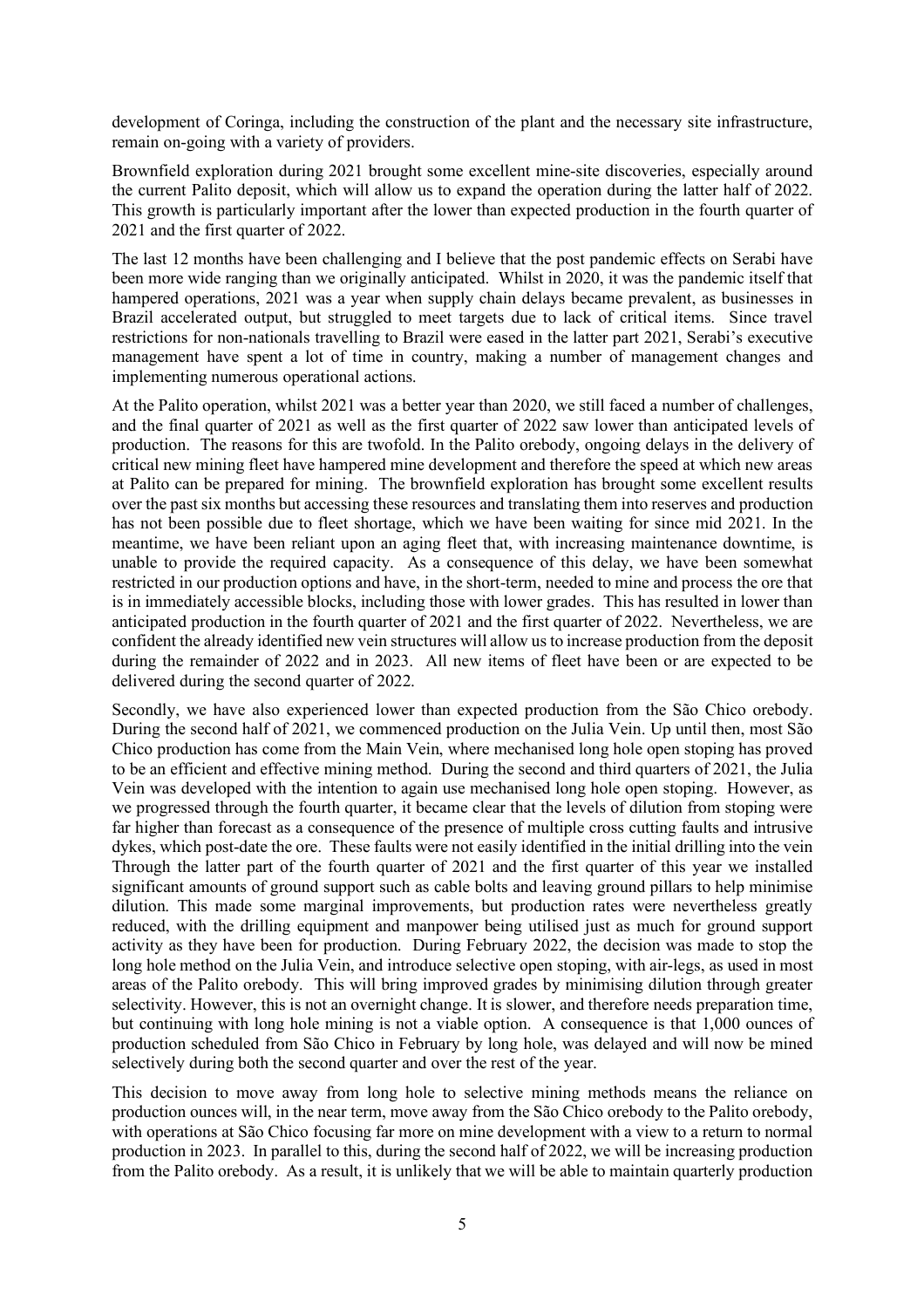at a level of around 9,000 ounces, and we will focus on producing profitable ounces and maximising operational cashflow rather than production growth for the rest of the year. This has required us to lower our production guidance for 2022 to be in the region of 30,000 ounces but expect a return to previous levels once access has been gained to the new working areas.

I am pleased to say that these decisions are beginning to bear fruit with some much-improved grades and daily production in March and April. We will make every effort to exceed the revised guidance and have already taken and implemented the decision to bring in 34 specialised selective miners to help accelerate the transition back to selective mining at São Chico and increase production from Palito. There are multiple smaller, higher-grade areas in upper levels, that require minimal development and access, but lend themselves to selective mining and these can provide additional ounces. This transition to the more selective mining method going forward to emphasise quality over quantity, means an increased focus on reducing costs, moving less volume and optimising the operation rather than just chasing scale. The real scale change will be driven by the successful start-up of Coringa.

Exploration results from the Palito Mine have been very encouraging. The Ipe and Mogno veins in the Chica da Santa sector, which was a key part of the Palito production during 2021, have demonstrated the depth potential and continued high grades of the sector. Lateral extensions of the deposit comprising the Piaui sector to the southwest and Pele sector to the northeast also bode well with both sectors expected to support resource replenishment, growth and future production at the Palito Mine while ensuring a successful future for this long-life asset. The drilling into Piaui has really opened up the deposit to the southwest. The Piaui sector hosts two veins, which have now been drilled over a strike length of 500m and 200m vertical depth. Plans are now being finalised to cross cut to this sector from the Senna Vein later this year.

The potential of Palito both along strike, at depth and now laterally is very evident. From Pele in the east and Piaui in the west, the deposit now comprises a series of veins within a 1,000m wide corridor. Over the next 12 months, we will be expanding the Palito orebody considerably as we access these new sectors.

The reduction in revenues that we will experience in 2022 will impact the level of cash that can be generated and have necessitated restricting discretionary expenditure including exploration activity. I hope that this will be temporary and that we can pick up on some of exciting exploration opportunities with funding being provided by operational cash-flow as gold production grows.

Whilst the last two years have been tough operationally due to global supply chain issues and impacts of Covid, we are confident in Serabi's future. The Palito orebody remains the engine room to our production base but with a turnaround expected at São Chico this year and the material growth from Coringa, our strategy remains to turn Serabi into a multi-asset gold miner with production approaching 100koz within the next few years

# *Directorate Change*

Mr Sean Harvey, who has served as a Director of Serabi since 2011 and was Chairman of the Company for the period from March 2011 to June 2017, has advised his intention to step down from the Board at the AGM. Sean's knowledge and experience has been a significant asset to the Company over the last eleven years and has always ensured lively and insightful debate at Board meetings. On behalf of the Board, we are grateful for the time and effort he has contributed to Serabi, the assistance and guidance he has provided to management and I am sure that he will continue to be a strong supporter of the Company.

### *Recommendation and importance of vote*

The Directors consider that the resolutions set out in the Notice being put to the AGM are in the best interests of the Company and its Shareholders and are most likely to promote the success of the Company for the benefit of the Shareholders as a whole.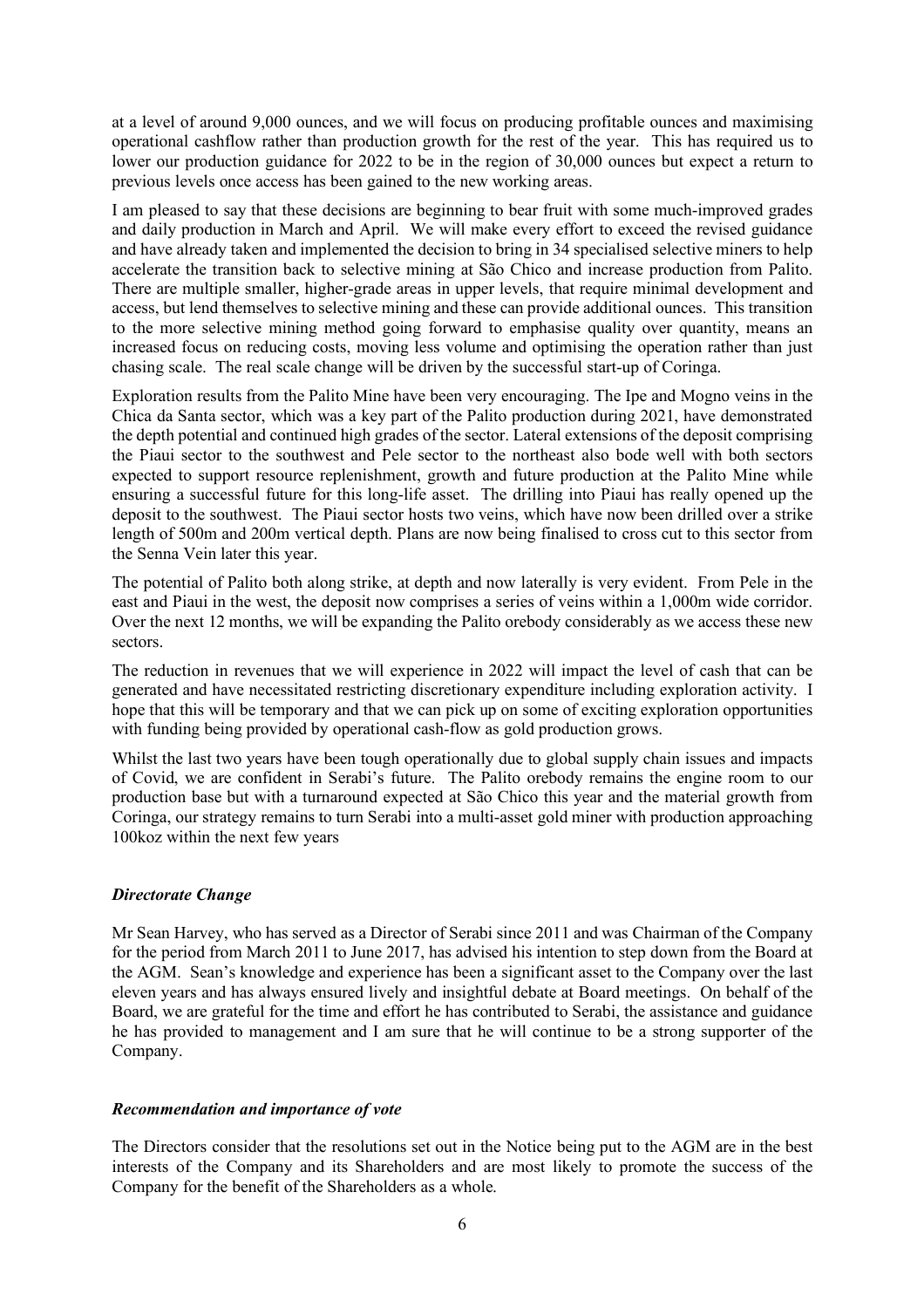Accordingly, the Directors unanimously recommend that Shareholders vote in favour of the proposed resolutions as they intend to do in respect of their own holdings, where relevant, amounting to an aggregate of 1,262,345 Ordinary Shares, representing approximately 1.67% of the Company's Ordinary Shares in issue at the date of this document.

Yours faithfully

(Signed) "*Nicolas Bañados*" Nicolas Bañados Non-executive Chairman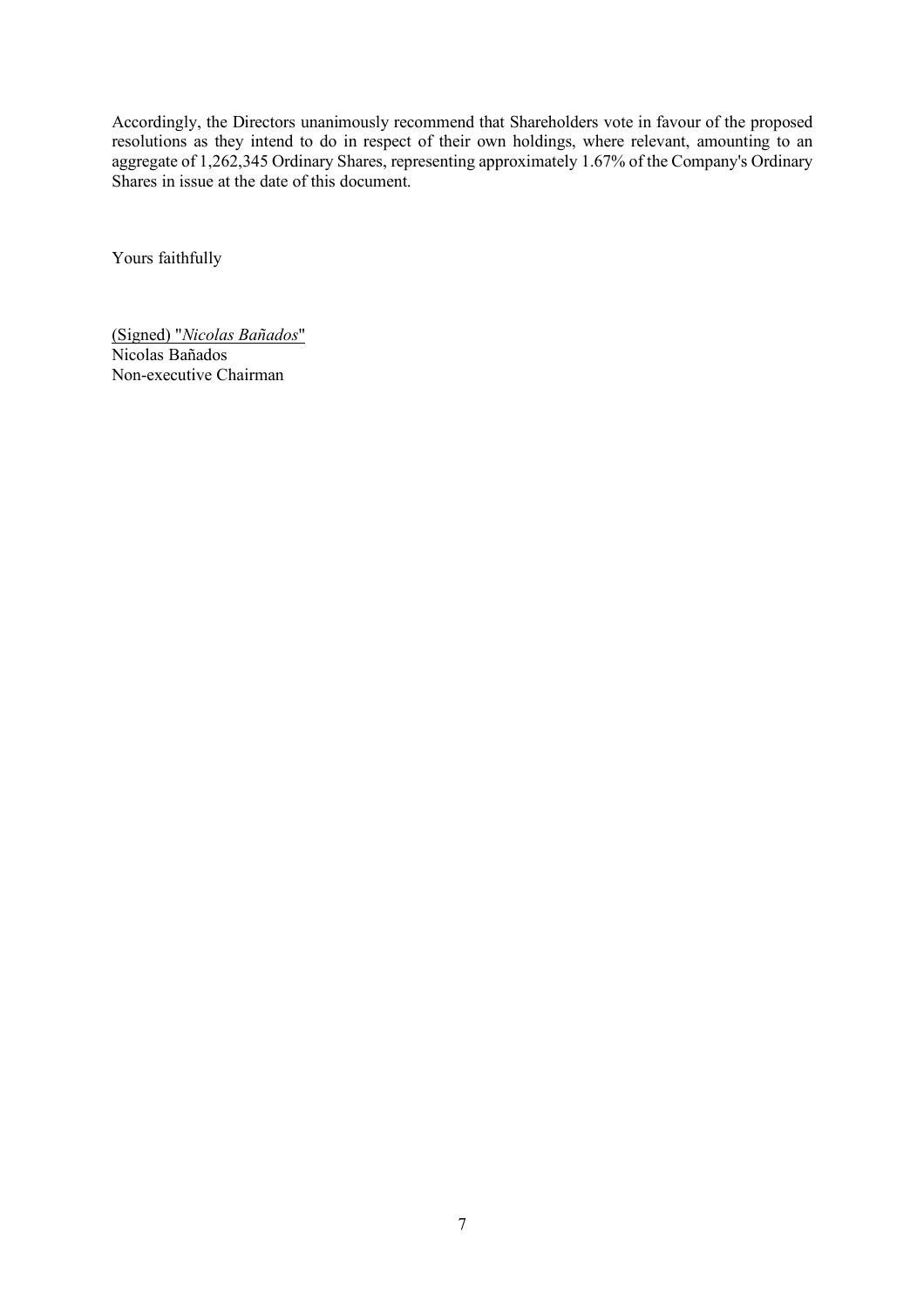#### **SERABI GOLD PLC**

#### **NOTICE OF ANNUAL GENERAL MEETING OF SHAREHOLDERS**

Notice is hereby given that the annual general meeting of the Company (the "**Meeting**") will be held at Travers Smith LLP, 10 Snow Hill, London EC1A 2AL England on June 28, 2022 at 2.00 p.m. (London time) for the purpose of considering and voting on the resolutions specified below.

#### **Ordinary business**

To consider and, if thought fit, pass the following resolutions, which will be proposed as ordinary resolutions:

- 1. To re-elect Mr Clive Line as a Director of the Company. Clive Line retires by rotation in accordance with the Company's Articles of Association (the **"Articles"**) and, being eligible, offers himself for re-election.
- 2. To re-elect Mr Aquiles Alegria as a Director of the Company. Aquiles Alegria retires by rotation in accordance with the Company's Articles and, being eligible, offers himself for reelection.
- 3. To re-elect Mr Nicolas Bañados as a Director of the Company. Nicolas Bañados retires by rotation in accordance with the Company's Articles and, being eligible, offers himself for reelection.

# **Special business**

To consider and, if thought fit, pass the following resolutions, of which resolution 4 will be proposed as an ordinary resolution and resolutions 5 and 6 will be proposed as special resolutions.

- 4. That for the purposes of Section 551 of the Companies Act 2006 (the "**Act**") the Directors be and are hereby generally and unconditionally authorised to allot shares in the Company and grant rights to subscribe for, or to convert any security into, shares in the Company, as is contemplated in sub-Sections  $551(1)(a)$  and  $551(1)(b)$  respectively of the Act up to a maximum nominal amount of  $£2,500,000$  and so that that the Directors may impose any limits or restrictions and make any arrangements which they consider necessary or appropriate to deal with treasury shares, fractional entitlements, record dates, legal, regulatory or practical problems in, or under the laws of, any territory or any other matter. Such authority will expire at the conclusion of the next annual general meeting of the Company, or at 6.00 p.m. (London time) on 28 September 2023, whichever is sooner (unless previously renewed, varied or revoked by the Company at general meeting, and save that the Company may at any time before such expiry make an offer or enter into an agreement which would or might require such shares to be allotted or rights to be granted after such expiry and the Directors of the Company may allot shares or grant rights in pursuance of such an offer or agreement notwithstanding that the authority hereby conferred has expired).
- 5. That subject to the passing of resolution 4, the Directors of the Company be and they are generally empowered pursuant to Sections 570(1) and 573 of the Companies Act 2006 (the "**Act**") and in accordance with the Articles of the Company, to allot equity securities (as defined in Section 560 of the Act) for cash pursuant to the authority conferred by the previous resolution up to an aggregate nominal value equal to £375,000 as if Section 561 and sub-Sections (1) to (6) of Section 562 of the Act did not apply to any such allotment provided that this power shall expire on the conclusion of the next annual general meeting of the Company after the passing of this resolution, or at 6.00 p.m. (London time) on 28 September 2023, whichever is sooner (unless previously renewed, varied or revoked by the Company at general meeting). The Company may, before the expiry of the authority, make an offer or enter into an agreement which would or might require equity securities to be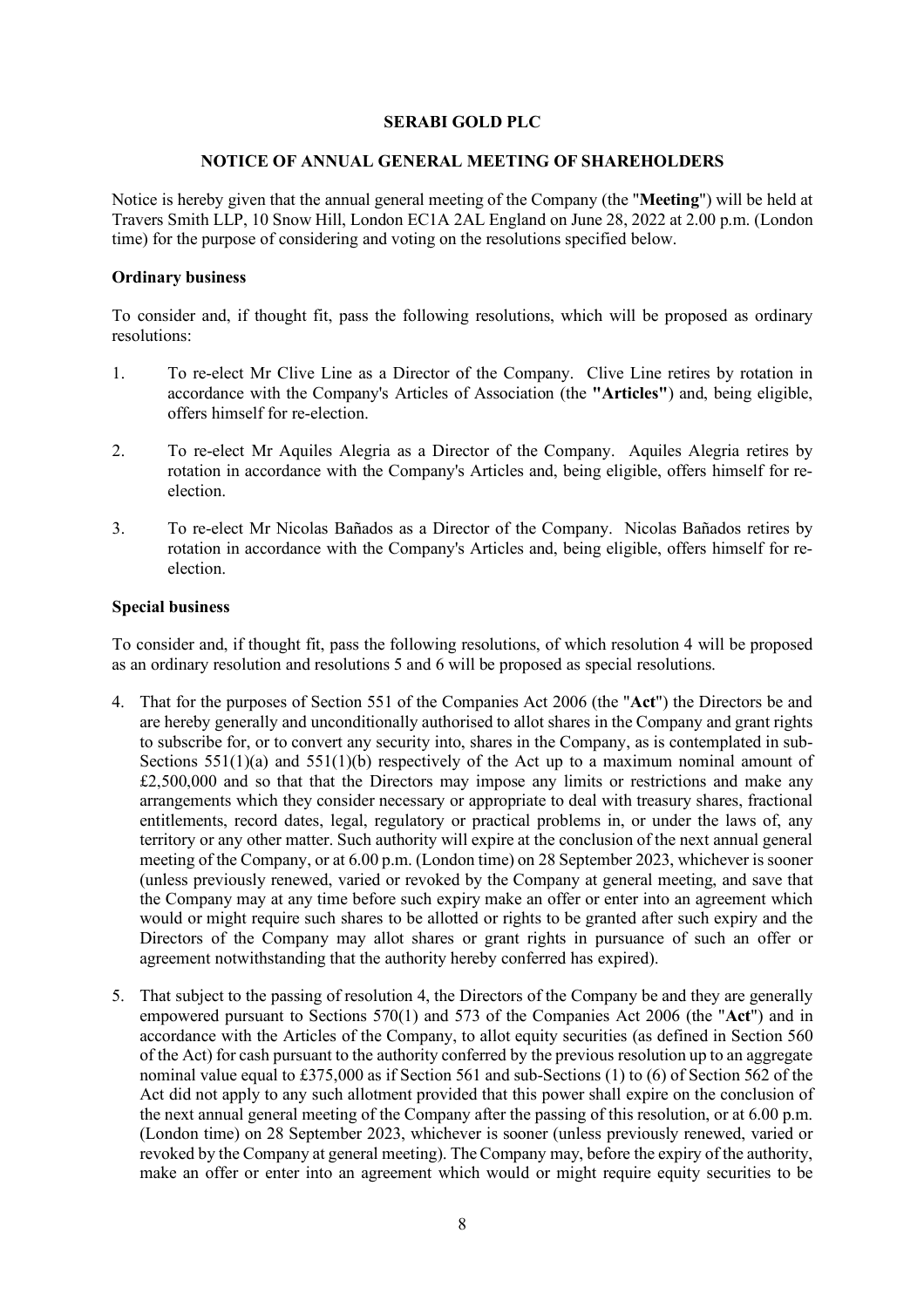allotted after the expiry of such period and the Directors of the Company may allot equity securities in pursuance of such offer or agreement as if the authority conferred by this resolution had not expired and provided further that this authority shall be in substitution for all previous authorisations conferred upon the Directors of the Company pursuant to Sections 570 and 573 of the Act.

6. That subject to the passing of resolution 4, the Directors of the Company be and they are empowered pursuant to Sections 570(1) and 573 of the Companies Act 2006 (the "**Act**") and in addition to any authority granted under resolution 5, to allot equity securities (as defined in Section 560 of the Act) for cash pursuant to the authority conferred by resolution 6, as if Section 561 and sub-Sections (1) to (6) of Section 562 of the Act did not apply to any such allotment, provided that such power be:

(a) limited to the allotment of equity securities up to an aggregate nominal value equal to £375,000; and

(b) used only for the purposes of financing (or refinancing, if the authority is to be used within six months after the original transaction) a transaction which the Directors of the Company determine to be an acquisition or other capital investment of a kind contemplated by the Pre-Emption Group's Statement of Principles published by the Pre-Emption Group in 2015,

and provided that this power shall expire on the conclusion of the next annual general meeting of the Company after the passing of this resolution, or at 6.00 p.m. (London time) on 28 September 2023, whichever is sooner (unless previously renewed, varied or revoked by the Company at general meeting). The Company may before the expiry of the authority make an offer or enter into an agreement which would or might require equity securities to be allotted after the expiry of such period and the Directors of the Company may allot equity securities in pursuance of such offer or agreement as if the authority conferred by this resolution had not expired.

**DATED** the  $27<sup>th</sup>$  day of May, 2022.

By order of the Board

(Signed) "*Clive Line*" Clive Line Company Secretary Serabi Gold plc

Registered office: 66 Lincoln's Inn Fields, London WC2A 3LH, England

### Notes:

- 1. The information circular and a form of proxy may accompany this Notice if a shareholder has elected to receive such materials. These are available in electronic form and can be accessed at the Company's website www.serabigold.com. The information circular contains additional information in relation to the Meeting, including details on the appointment of proxies and voting by beneficial owners of Ordinary Shares.
- 2. Your vote is important to us. If you are a registered holder of Ordinary Shares and are unable to be present at the AGM, please specify on the accompanying form of proxy the manner in which the Ordinary Shares represented thereby are to be voted, and sign, date and return the same in accordance with the instructions set out in the form of proxy and management information circular.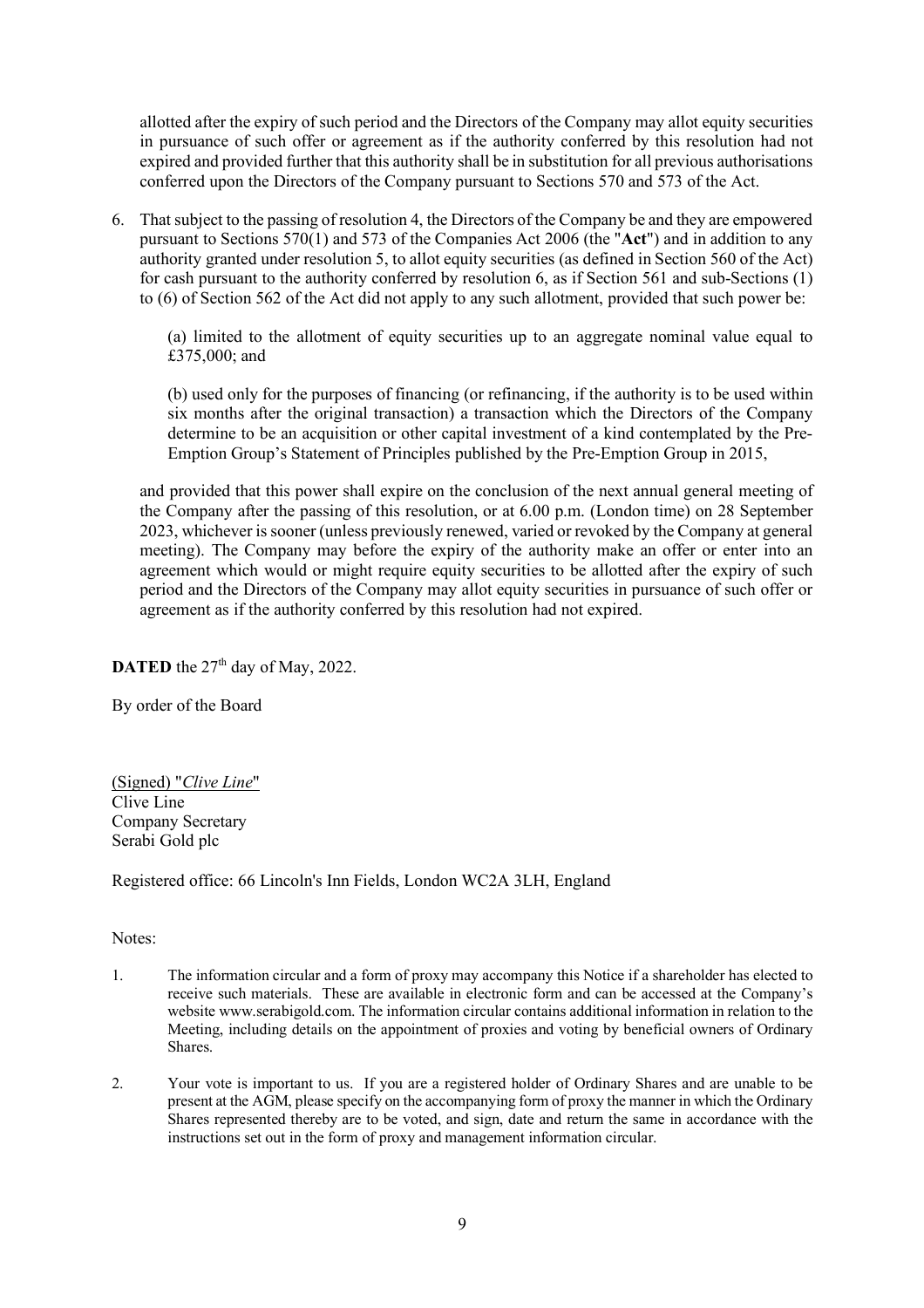- 3. If you are a beneficial shareholder of Ordinary Shares in Canada and receive these materials through your broker or another intermediary, please complete and return the materials in accordance with the instructions set out in the management information circular and provided to you by your broker or intermediary.
- 4. In the case of joint holders, the vote of the senior who tenders a vote whether in person or by proxy will be accepted to the exclusion of the votes of the other joint holders and for this purpose seniority will be determined by the order in which the names stand in the register of members of the Company in respect of the relevant joint holding.

.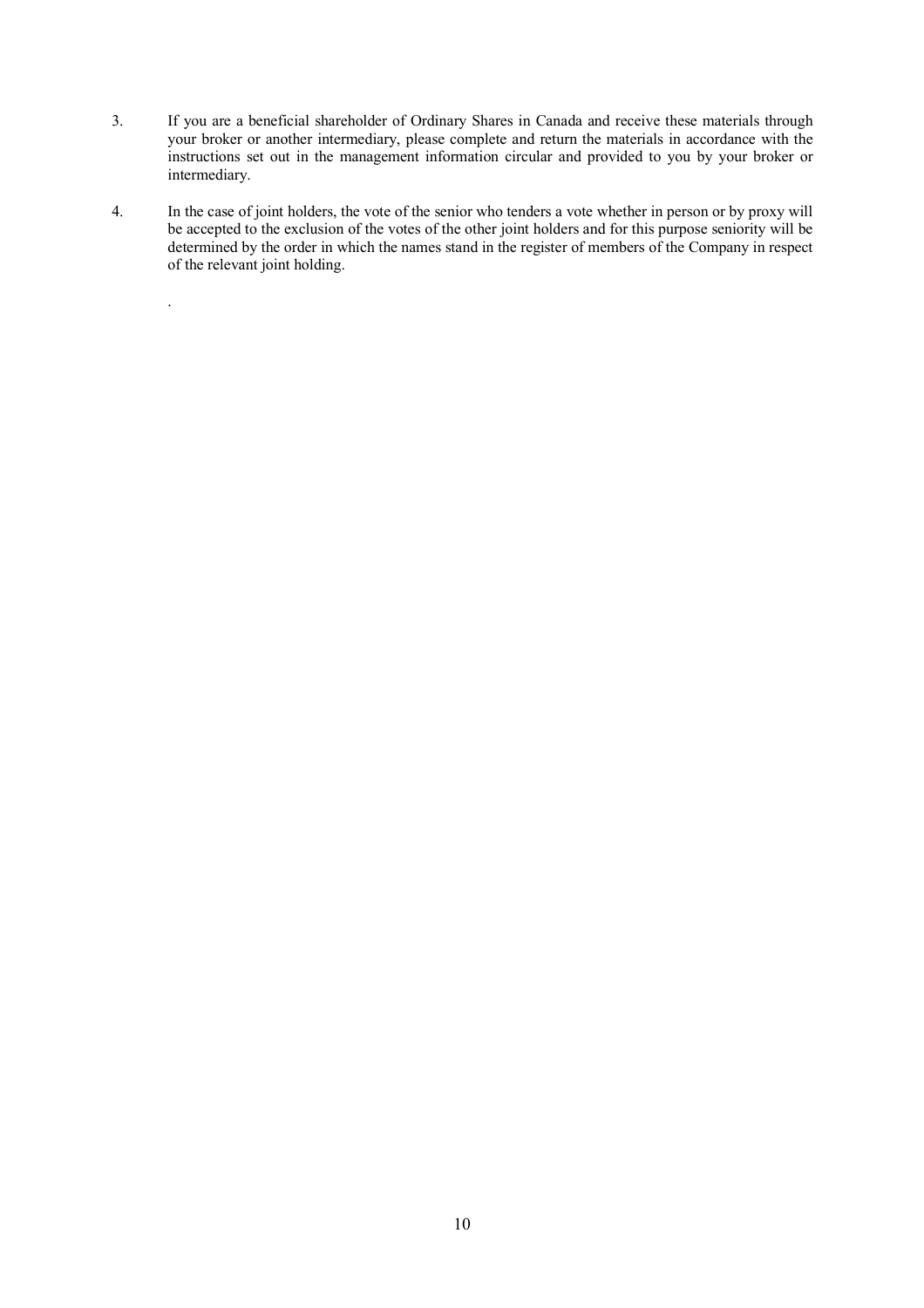# **SERABI GOLD PLC INFORMATION CIRCULAR**

*Unless otherwise stated, the information herein is as of May 27, 2022.* 

#### **1. Proxy Instructions**

**This information circular (the "Circular") is furnished in connection with the solicitation of proxies by the Board of Serabi Gold plc (the "Company") for use at the annual general meeting of holders ("Shareholders") of ordinary shares of £0.10 each in the capital ("Ordinary Shares") of the Company (the "AGM") to be held at Travers Smith LLP, 10 Snow Hill, London EC1A 2AL, England on 28 June 2022 at 2.00 p.m. (London time) and at any adjournment or adjournments thereof, for the purposes set out in the foregoing Notice of AGM (the "Notice").** 

Resolutions 1 - 4 to be proposed at the AGM will be ordinary resolutions requiring approval of more than 50 per cent. of the votes cast. Resolutions 5 and 6 to be proposed at the Meeting will be special resolutions requiring approval of 75 per cent. or more of the votes cast. Whilst the business comprising Resolutions 4, 5 and 6 are normal practice for a company registered in England and Wales, they constitute special business under Canadian National Instrument 54-101 – Communication with Beneficial Owners of Securities of a Reporting Issuer.

In accordance with the Articles of Association of the Company (the "**Articles**") and Regulation 41 of the *Uncertificated Securities Regulations 2001 (as amended)*, only those Shareholders entered on the Company's register of shareholders 48 hours before the start of the AGM, or, if the meeting is adjourned, Shareholders entered on the Company's register of shareholders 48 hours before the time fixed for the adjourned AGM shall be entitled to attend and vote at the AGM.

If you are a Shareholder who is entitled to attend and vote at the AGM, you are entitled to appoint a proxy to exercise all or any of your rights to attend, speak and vote on your behalf at the AGM. Completion and return of a form of proxy will not prevent Shareholders from attending and voting in person at the AGM should they so wish.

The form of proxy enclosed with the Notice affords each Shareholder the opportunity to specify the manner in which that Shareholder's proxy is to vote with respect to any specific item by checking the appropriate space on the form of proxy in order to indicate whether the Ordinary Shares registered in the Shareholder's name shall be voted for, voted against or withheld from voting on that particular resolution. A vote withheld will not be counted in the calculation of votes for or against any resolution in respect of which the vote is withheld.

A Shareholder may appoint more than one proxy in relation to the AGM, provided that each proxy is appointed to exercise the rights attaching to a different Ordinary Share or Ordinary Shares held by that Shareholder. You may not appoint more than one proxy to exercise rights attached to the same Ordinary Share. Should you wish to appoint more than one proxy please contact the relevant registrar and transfer agent in good time before the AGM in order that the proxy forms are received in accordance with the times set out below. Please see the form of proxy which has more information in relation to the manner in which a proxy may be appointed.

Unless otherwise indicated any proxy will be granted in favour of the Chairman of the AGM who will be an officer of the Company. Each Shareholder has the right to appoint any person, who need not be a Shareholder, as their proxy to attend and vote for them and on their behalf at the AGM. A Shareholder wishing to appoint some person other than the Chairman of the AGM as their proxy at the AGM may do so by inserting such person's name in the blank space provided in the form of proxy and delivering the completed form of proxy to the Company's relevant registrar and transfer agent in accordance with the instructions below.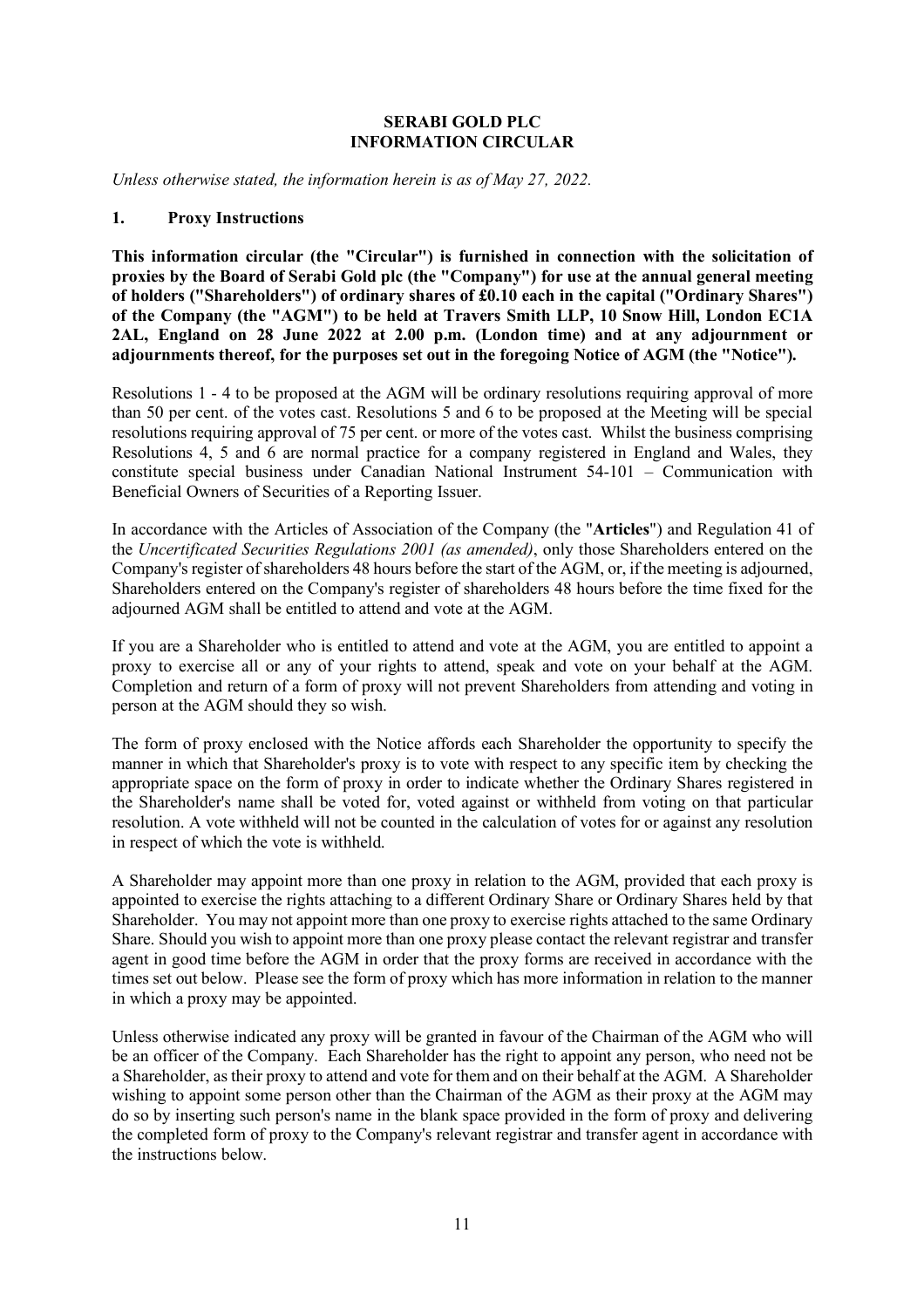The registrar and transfer agent in Canada for the Ordinary Shares is Computershare Investor Services Inc., 100 University Avenue, 8<sup>th</sup> Floor, Toronto, Ontario M5J 2Y1, Canada.

The registrar and transfer agent in the United Kingdom for the Ordinary Shares is Computershare Investor Services PLC, The Pavilions, Bridgwater Road, Bristol BS13 8AE, England.

Shareholders can:

- (a) appoint a proxy and give proxy instructions by returning the form of proxy enclosed with this Notice by post;
- (b) register their proxy appointment electronically; or
- (c) if they hold shares in CREST, register their proxy appointment by utilising the CREST electronic proxy appointment service.

### **Appointment of proxies by post**

To be effective, the form of proxy and the original authority (if any) under which it is made must be deposited at the appropriate office (Canada or UK) of the Company's registrars and transfer agents and not at the offices of the Company so as to be received not later than 48 hours before the time appointed for holding the AGM (being 2.00 p.m. (London time) on 26 June 2022). An appointment of a proxy which is not received in accordance with these requirements may be invalid.

The form of proxy must be signed by the Shareholder or each such Shareholder's attorney duly authorised in writing or, if the Shareholder is a corporation, under its corporate seal or by an officer or attorney thereof or other person duly authorised. Persons signing as executors, administrators, trustees or in any other representative capacity should so indicate and give their full title as such. A partnership should sign in the partnership's name and by an authorized person(s). Where a form of proxy is executed on behalf of a Shareholder by an attorney or, in the case of a Shareholder being a corporation, by a person on its behalf, the letter or power of attorney or other authority, or a notarially certified copy thereof (or a copy certified in some other way approved by the Directors), must (if not previously registered with the Company) be deposited with the form of proxy.

### **Appointment of proxies electronically**

As an alternative to completing the form of proxy, Shareholders can appoint a proxy electronically by going to either of the following websites: www.eproxyappointment.com (for UK appointments) or www.investorvote.com (for Canadian appointments). You will be asked to enter the Control Number, the Shareholder Reference Number (**SRN**) and PIN as provided on your proxy card and agree to certain terms and conditions. For an electronic proxy to be valid, your appointment must be received by the Company's registrars and transfer agents no later than 48 hours before the time appointed for the holding of the AGM (being 2.00 p.m. (London time) on 26 June 2022). An appointment of a proxy which is not received in accordance with these requirements may be invalid.

You may not use any electronic address provided within this Notice or any related documents (including the form of proxy) to communicate with the Company other than as expressly stated.

# **Appointment of proxies through CREST**

CREST members who wish to appoint a proxy or proxies through the CREST electronic proxy appointment service may do so by using the procedures described in the CREST Manual. CREST personal members or other CREST sponsored members and those CREST members who have appointed a service provider(s) should refer to their CREST sponsor or voting service provider(s), who will be able to take the appropriate action on their behalf.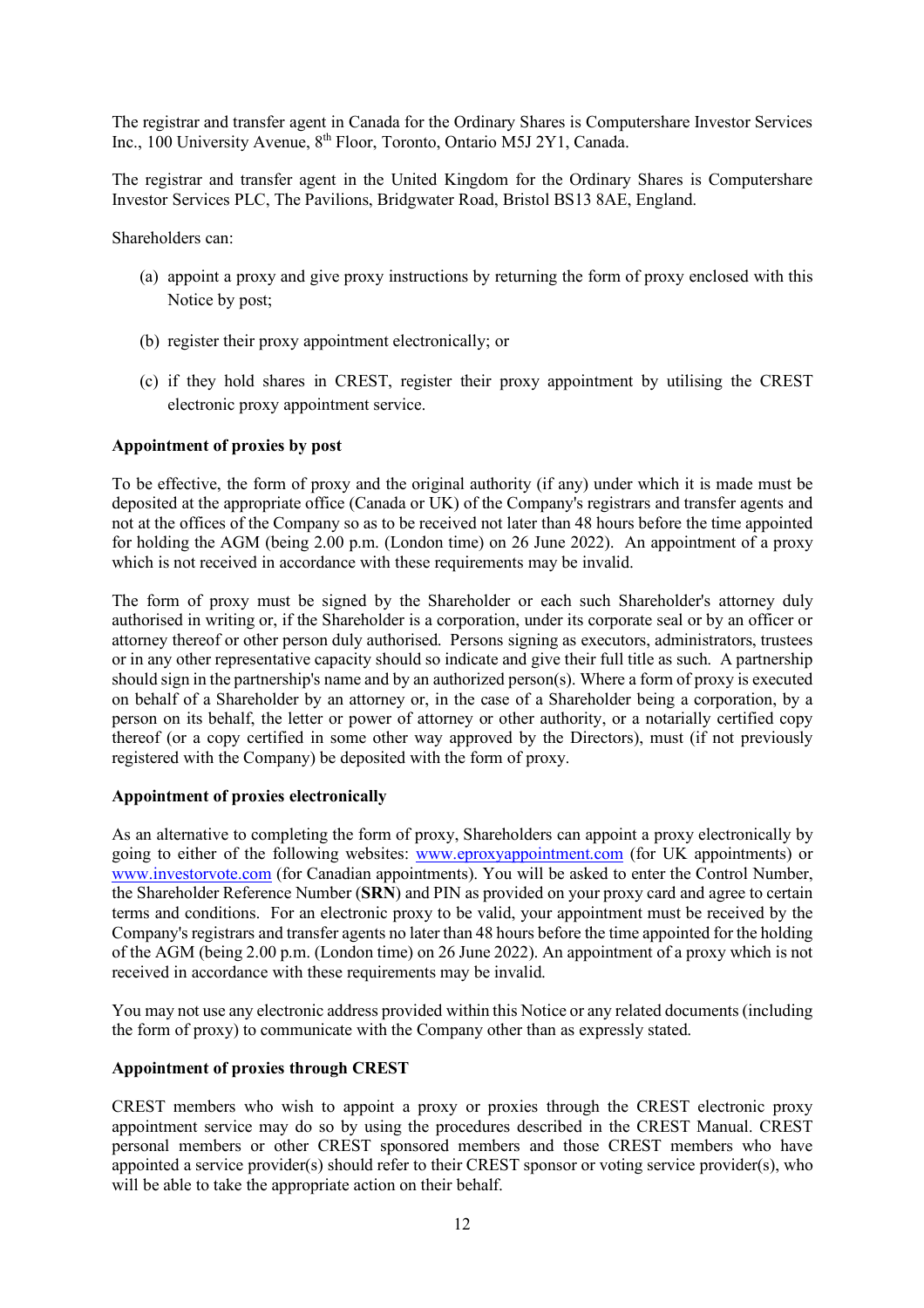In order for a proxy appointment or instruction made using the CREST service to be valid, the appropriate CREST message (a "**CREST Proxy Instruction**") must be properly authenticated in accordance with Euroclear UK & International Limited's specifications and must contain the information required for such instruction, as described in the CREST Manual (www.euroclear.com/CREST). The message, regardless of whether it constitutes the appointment of a proxy or is an amendment to the instruction given to a previously appointed proxy must, in order to be valid, be transmitted so as to be received not later than 48 business hours before the time appointed for holding the AGM (being 2.00 p.m. (London time) on 26 June 2022). For this purpose, the time of receipt will be taken to be the time (as determined by the time stamp applied to the message by the CREST Application Host) from which the Company's agent is able to retrieve the message by enquiry to CREST in the manner prescribed by CREST. After this time any change of instructions to proxies appointed through CREST should be communicated to the appointee through other means.

CREST members and, where applicable, their CREST sponsors, or voting service providers should note that Euroclear UK & International Limited does not make available special procedures in CREST for any particular message. Normal system timings and limitations will, therefore, apply in relation to the input of CREST Proxy Instructions. It is the responsibility of the CREST member concerned to take (or, if the CREST member is a CREST personal member or sponsored member or has appointed a voting service provider, to procure that his or her CREST sponsor or voting service provider(s) take(s)) such action as shall be necessary to ensure that a message is transmitted by means of the CREST system by any particular time. In this connection, CREST members and, where applicable, their CREST sponsors or voting system providers are referred, in particular, to those sections of the CREST Manual concerning practical limitations of the CREST system and timings.

The Company may treat as invalid an appointment sent by CREST Proxy Instruction in the circumstances set out in Regulation 35(5)(a) of the Uncertificated Securities Regulations 2001 (as amended).

**A proxy given by a Shareholder for use at the AGM may be revoked at any time prior to its use.** In addition to revocation in any other manner permitted by law, a proxy may be revoked by an instrument in writing executed by the Shareholder or by the Shareholder's attorney authorized in writing or, if the Shareholder is a corporation, by an officer or attorney thereof duly authorized in writing, and deposited either at the registered office of the Company or at the Company's registrar and transfer agents at least one hour before the commencement of the AGM (or any adjournment thereof) or with the Chairman of the AGM on the day of the AGM, or any adjournment thereof. The registered office of the Company is located at 66 Lincoln's Inn Fields, London WC2A 3LH, England. Completion of the form of proxy does not preclude a Shareholder from subsequently attending and voting at the AGM in person if he or she so wishes. In this circumstance, the proxy appointment will be automatically terminated.

# **NOTWITHSTANDING THE RIGHTS SET OUT ABOVE, HAVING REGARD TO GENERAL HEALTH ADVICE ANY SHAREHOLDER WHO HAS KNOWINGLY CONTRACTED COVID-19 AND HAVING REGARD TO THE SAFETY OF OTHER ATTENDEES IS RESPECTFULLY REQUESTED NOT TO MAKE PLANS TO ATTEND THE AGM.**

A corporation which is a Shareholder can appoint one or more corporate representatives who may exercise, on its behalf, all its powers as a Shareholder provided that no more than one corporate representative exercises powers over the same Ordinary Share.

The register of interests of the Directors and their families in the share capital of the Company and copies of contracts of services of Directors with the Company or with any of its subsidiary undertakings (the "**Directors' Documents**") will be available for inspection at the registered office of the Company during normal business hours (Saturdays, Sundays and public holidays in the United Kingdom excepted) from the date of this Circular until the conclusion of the AGM and will be available for inspection at the place of the AGM for at least 15 minutes prior to and during the AGM.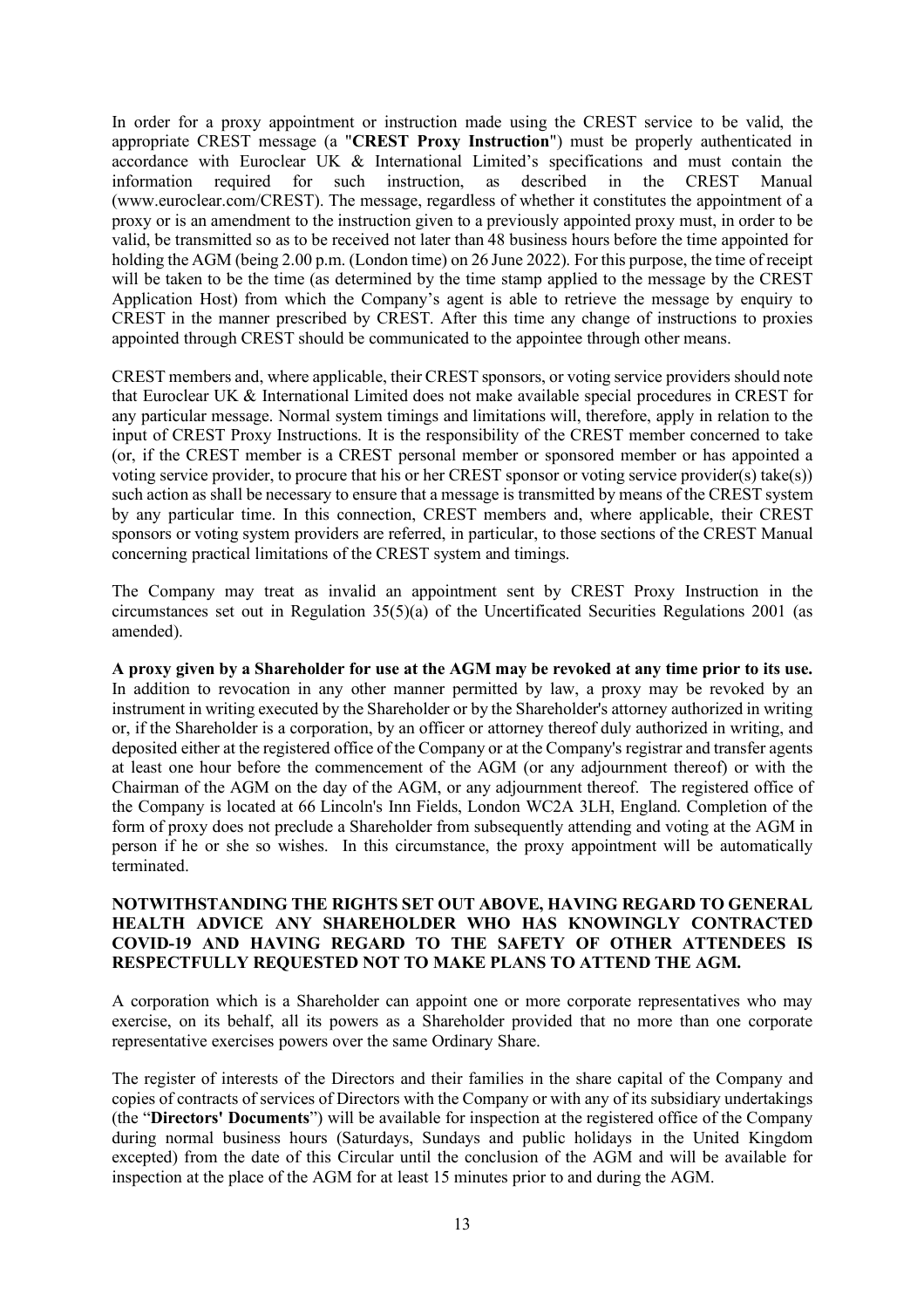Beneficial holders in Canada will receive a Voting Instruction Form ("**VIF**") which will be issued by Broadridge Financial Solutions Inc. ("**Broadridge**") on behalf of the Company. VIFs should be returned directly to Broadridge in accordance with the instructions set out on the VIF. See "*Voting by Beneficial Holders*" below.

# **2. Manner in which proxies will be voted**

The Chairman of the AGM will vote or withhold from voting the Ordinary Shares in respect of which he is appointed by proxy on any ballot that may be called for in accordance with the instructions of the Shareholder as indicated on the form of proxy and, if the Shareholder specifies a choice with respect to any matter to be acted upon, the Ordinary Shares will be voted accordingly.

**In the absence of such direction, such Ordinary Shares will be voted by the Chairman of the AGM in favour of the passing of the matters set out in the Notice.** The accompanying form of proxy confers discretionary authority upon the persons named therein with respect to amendments or variations to matters identified in the Notice, and with respect to other matters which may properly come before the AGM or any adjournment thereof. At the date hereof, the Directors know of no such amendments, variations or other matters. **However, if any other matters should properly come before the AGM, the Ordinary Shares subject to the proxy will be voted on such matters in accordance with the best judgment of the proxy.**

# **3. Voting by Beneficial Shareholders**

**The information in this section is of significant importance to Shareholders who do not hold their Ordinary Shares in their own name and whose holdings are held through the Company's Canadian share register. Most Canadian Shareholders are "non-registered" shareholders because the Ordinary Shares they own are not registered in their names but are instead registered in the name of a brokerage firm, bank or other intermediary or in the name of a clearing agency. Shareholders who do not hold their shares in their own name (referred to herein as "Beneficial Shareholders") should note that only registered Shareholders or their duly appointed proxy holders are entitled to vote at the AGM.** If Ordinary Shares are listed in an account statement provided to a Shareholder by a broker, then in almost all cases those Ordinary Shares will not be registered in such Shareholder's name on the records of the Company. Such Ordinary Shares will more likely be registered under the name of the Shareholder's broker or an agent of that broker. In Canada, the vast majority of such shares are registered under the name of CDS & Co. (the registration name for CDS Clearing and Depositary Services Inc., which company acts as nominee for many Canadian brokerage firms). Ordinary Shares held by brokers (or their agents or nominees) on behalf of a broker's client can only be voted (for or against resolutions) at the direction of the Beneficial Shareholder. Without specific instructions, brokers and their agents and nominees are prohibited from voting shares for the brokers' clients. **Therefore, each Beneficial Shareholder should ensure that voting instructions are communicated to the appropriate person well in advance of the AGM**.

Existing regulatory policy in Canada requires brokers and other intermediaries to seek voting instructions from Beneficial Shareholders in advance of Shareholders' meetings. The various brokers and other intermediaries have their own mailing procedures and provide their own return instructions to clients, which should be carefully followed by Beneficial Shareholders in order to ensure that their Ordinary Shares are voted at the AGM. Often the form supplied to a Beneficial Shareholder by its broker is almost identical to the form of proxy provided by the Company to the registered Shareholders. However, its purpose is limited to instructing the registered Shareholder (i.e. the broker or agent of the broker) how to vote on behalf of the Beneficial Shareholder. The majority of brokers now delegate responsibility for obtaining instructions from clients to Broadridge. Broadridge typically prepares a machine-readable voting instruction form, mails those forms to the Beneficial Shareholders and asks Beneficial Shareholders to return the forms to Broadridge, or otherwise communicate voting instructions to Broadridge (by way of the internet or telephone, for example). Broadridge then tabulates the results of all instructions received and provides appropriate instructions respecting the voting of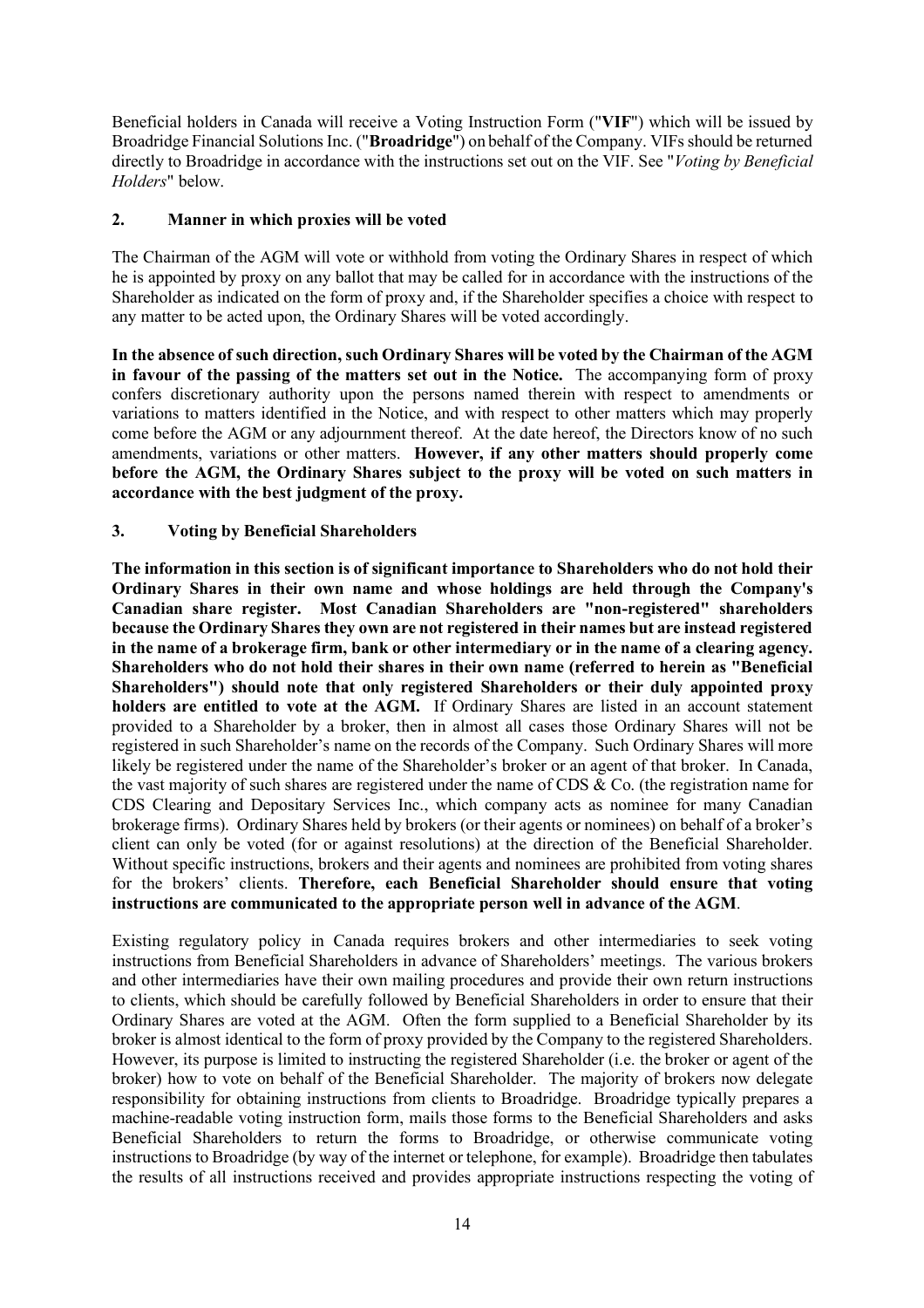Ordinary Shares to be represented at the AGM. **A Beneficial Shareholder who receives a Broadridge voting instruction form cannot use that form to vote Ordinary Shares directly at the AGM. The voting instruction form must be returned to Broadridge (or instructions respecting the voting of Ordinary Shares must be communicated to Broadridge well in advance of the AGM) in order to have the Ordinary Shares voted.**

This Circular and accompanying materials are being sent to both registered Shareholders and Beneficial Shareholders. Beneficial Shareholders fall into two categories – those who object to their identity being known to the issuers of securities which they own ("**Objecting Beneficial Owners**", or "**OBO's**") and those who do not object to their identity being made known to the issuers of the securities they own ("**Non-Objecting Beneficial Owners**", or "**NOBO's**"). Subject to the provision of the Canadian Securities Administrators' National Instrument 54-101 – Communication with Beneficial Owners of Securities of Reporting Issuers ("**NI 54-101**"), issuers may request and obtain a list of their NOBO's from intermediaries via their transfer agents. If you are a Beneficial Shareholder, and the Company or its agent has sent these materials directly to you, your name, address and information about your holdings of Ordinary Shares have been obtained in accordance with applicable securities regulatory requirements from the intermediary holding the Ordinary Shares on your behalf.

The Company's OBOs can expect to be contacted by Broadridge or their broker or their broker's agents as set out above.

Although Beneficial Shareholders may not be recognized directly at the AGM for the purposes of voting Ordinary Shares registered in the name of their broker, a Beneficial Shareholder may ordinarily attend the AGM as proxy holder for the registered Shareholder and vote the Ordinary Shares in that capacity.

# **4. Voting Securities and Principal Holders of Voting Securities**

The Company had in issue as at the close of business on April 29, 2022 (the "**Record Date**")<sup>(1)</sup> the following securities:

| <b>Type of Share</b>                  | Number     |  |  |
|---------------------------------------|------------|--|--|
| Ordinary Shares of UK£0.10 pence each | 75.734.551 |  |  |

(1) The Record Date established above is for the purpose of determining those shareholders held on the Company's share register in Canada that are entitled to receive notice of the Meeting in accordance with Canadian regulations relating to communication with Beneficial Shareholders as set out under NI 54-101.

Each Ordinary Share carries one vote in respect of each matter to be voted upon at the Meeting. Only holders of Ordinary Shares of record at the close of business on the Record Date will receive notice of the Meeting. Two members present in person or by proxy and entitled to vote shall represent a quorum for the Meeting.

As of the date of this Circular, the only persons or companies known by the Company to own beneficially, or control or direct, directly or indirectly, more than 10 per cent. of the Ordinary Shares are as follows (based on information filed on the System for Electronic Disclosure by Insiders ("**SEDI**") at www.sedi.ca):

| Name                         | <b>Number of Ordinary Shares</b><br><b>Beneficially Owned or</b><br><b>Controlled or Directed</b> | <b>Type of Ownership</b> | <b>Percentage of Existing</b><br><b>Ordinary Shares</b> |
|------------------------------|---------------------------------------------------------------------------------------------------|--------------------------|---------------------------------------------------------|
| Fratelli Investments Limited | 19.318.785                                                                                        | Direct                   | 25.5%                                                   |
| Greenstone Resources II LP   | 19,083,394                                                                                        | Direct                   | 25.2%                                                   |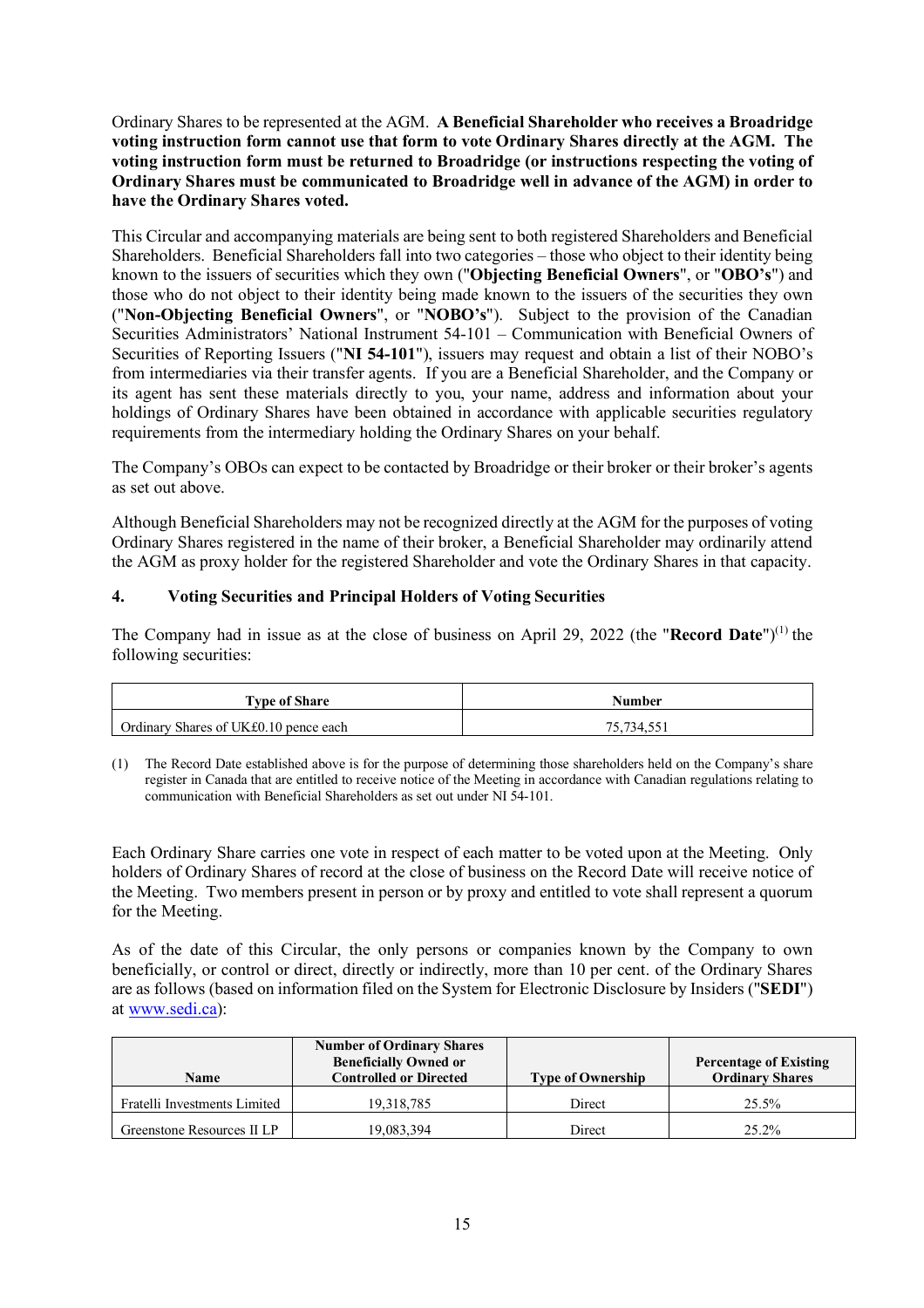# **5. Total Voting Rights**

As at 27 May 2022, the latest practicable date prior to the date of this Notice, the Company's issued share capital consisted of 75,734,551 ordinary shares, carrying one vote each and, therefore, the total number of voting rights in the Company as at 27 May 2022 was 75,734,551.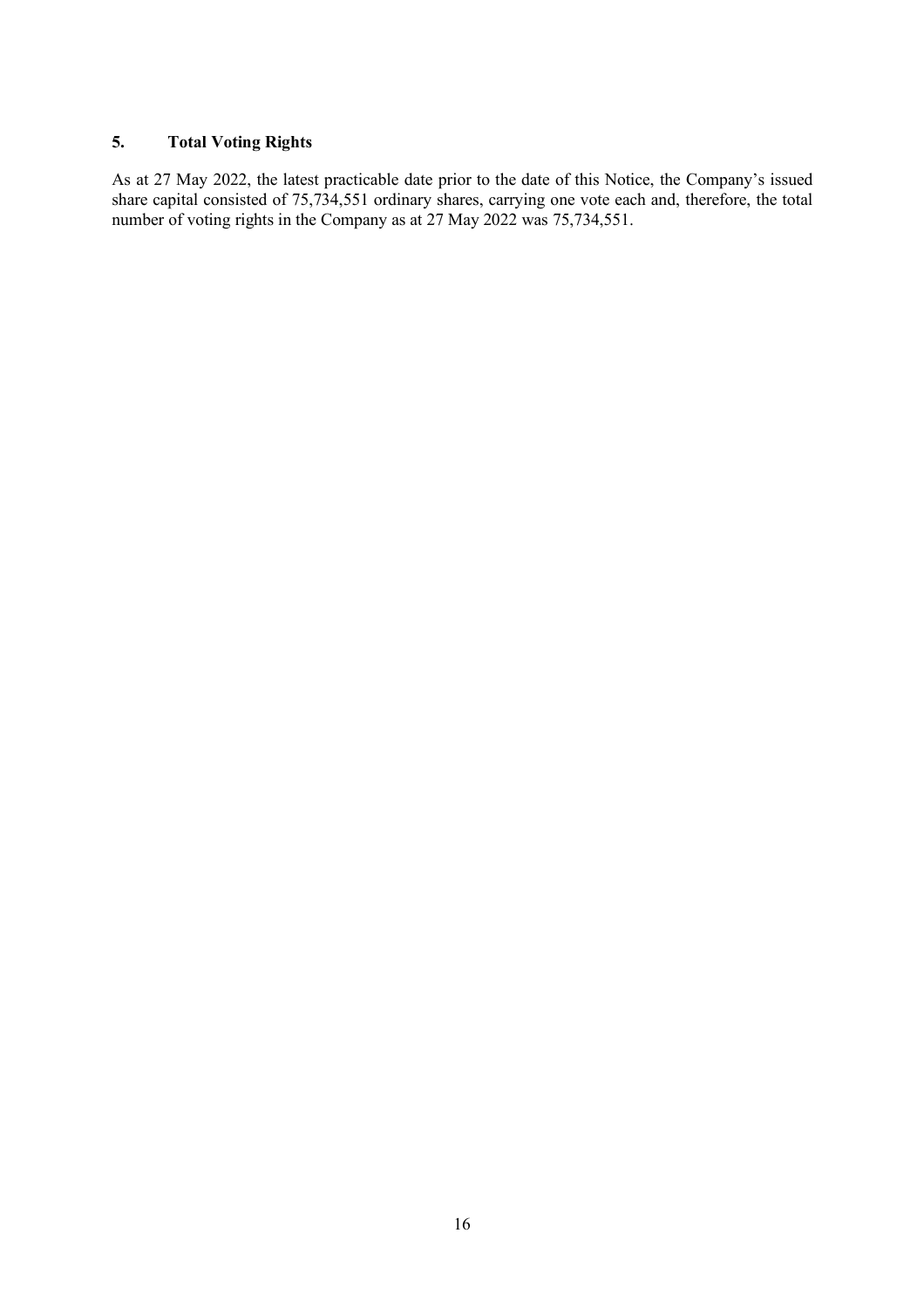# **PARTICULARS OF MATTERS TO BE ACTED UPON**

### **1. Re-election of Directors**

The Board is currently comprised of eight Directors. As noted in the Chairman's letter, Mr Harvey has elected to stand down from the Board at the AGM and therefore immediately following the AGM the Board will be comprised of seven Directors. In accordance with the Articles one third of the Directors are required by rotation to offer themselves for re-election at each annual general meeting. The maximum term that each Director may serve prior to offering themselves for re-election by the Shareholders is three years. Of the current Directors Mr Line, Mr Alegria and Mr Bañados are required to retire by rotation and are each submitting themselves for re-election. Messrs. Sawyer and Hodgson, having been re-elected as Directors of the Company at the annual general meeting held on 25 June 2021, and Mr Mauricio de Azevedo and Mr Rosselot having been re-elected as Directors of the Company at the annual general meeting held on 16 June 2020 are not required to submit themselves for re-election to the Board at the Meeting. The Board has put forward the names of the three current Directors listed below for re-election. If all of the proposed nominees for re-election are re-elected at the Meeting, the Directors of the Company will be comprised of the following seven individuals: Mr Hodgson, Mr Line, Mr Alegria, Mr Bañados, Mr Mauricio de Azevedo, Mr Rosselot, and Mr Sawyer.

# **The Chairman of the Meeting intends to vote for the re-election of each of the below-named nominees unless otherwise instructed on a properly executed and validly deposited proxy.**

The following table sets out the name of each person proposed for re-election as a Director at the Meeting, all offices of the Company now held by such person, their principal occupation for the past five years, the period of time for which they have been a Director of the Company and the number of Ordinary Shares of the Company beneficially owned, controlled or directed, directly or indirectly, by each them.

| <b>Name, Province and</b><br><b>Country of Residence</b>        | <b>Position with the</b><br>Company                   | Principal<br><b>Occupation</b> (for<br>the past five<br>years) | <b>Service as</b><br>Director of the<br>Company | <b>Ordinary Shares</b><br>beneficially owned, or<br>controlled or directed.<br>directly or indirectly $(4)$ |
|-----------------------------------------------------------------|-------------------------------------------------------|----------------------------------------------------------------|-------------------------------------------------|-------------------------------------------------------------------------------------------------------------|
| <b>AQUILES ALEGRIA(3)</b><br>SANTIAGO, CHILE                    | Director                                              | Geologist                                                      | July $2014$ to<br>present                       | 5.000                                                                                                       |
| <b>NICOLAS</b><br>$BA\tilde{N}ADOS(1)(2)(5)$<br>SANTIAGO, CHILE | Director                                              | Managing<br>Director, Private<br>Equity, Megeve<br>Investments | May $2013$ to<br>present                        | $1,122,107^{(5)}$                                                                                           |
| <b>CLIVE M LINE ACA</b><br><b>SURREY, UK</b>                    | Chief Financial<br>Officer, Secretary<br>and Director | Chief Financial<br>Officer and<br>Director of the<br>Company   | March 2005 to<br>present                        | 73,332                                                                                                      |

Notes:

(1) Member of the Audit Committee.

(2) Member of the Remuneration Committee.

(3) Independent Director of the Company.

Details relating to the remaining Directors, who are not required under the Company's Articles to submit themselves for re-election at the Meeting, are as follows:

<sup>(4)</sup> The information as to Ordinary Shares beneficially owned, not being within the knowledge of the Company, has been obtained from SEDI or furnished by the proposed Directors individually.

<sup>(5)</sup> Mr Bañados has a direct interest in 7,124 Ordinary Shares. Mr Bañados is the beneficial owner of 50 per cent. of the share capital of Asesorias e Inversiones Asturias Limitada which beneficially owns: (1) directly 7,983 Ordinary Shares; and (2) 25 per cent. of the units in Inversiones Villarrica Limitada, a private financial investment fund, which is interested in 1,107,000 shares of the Company.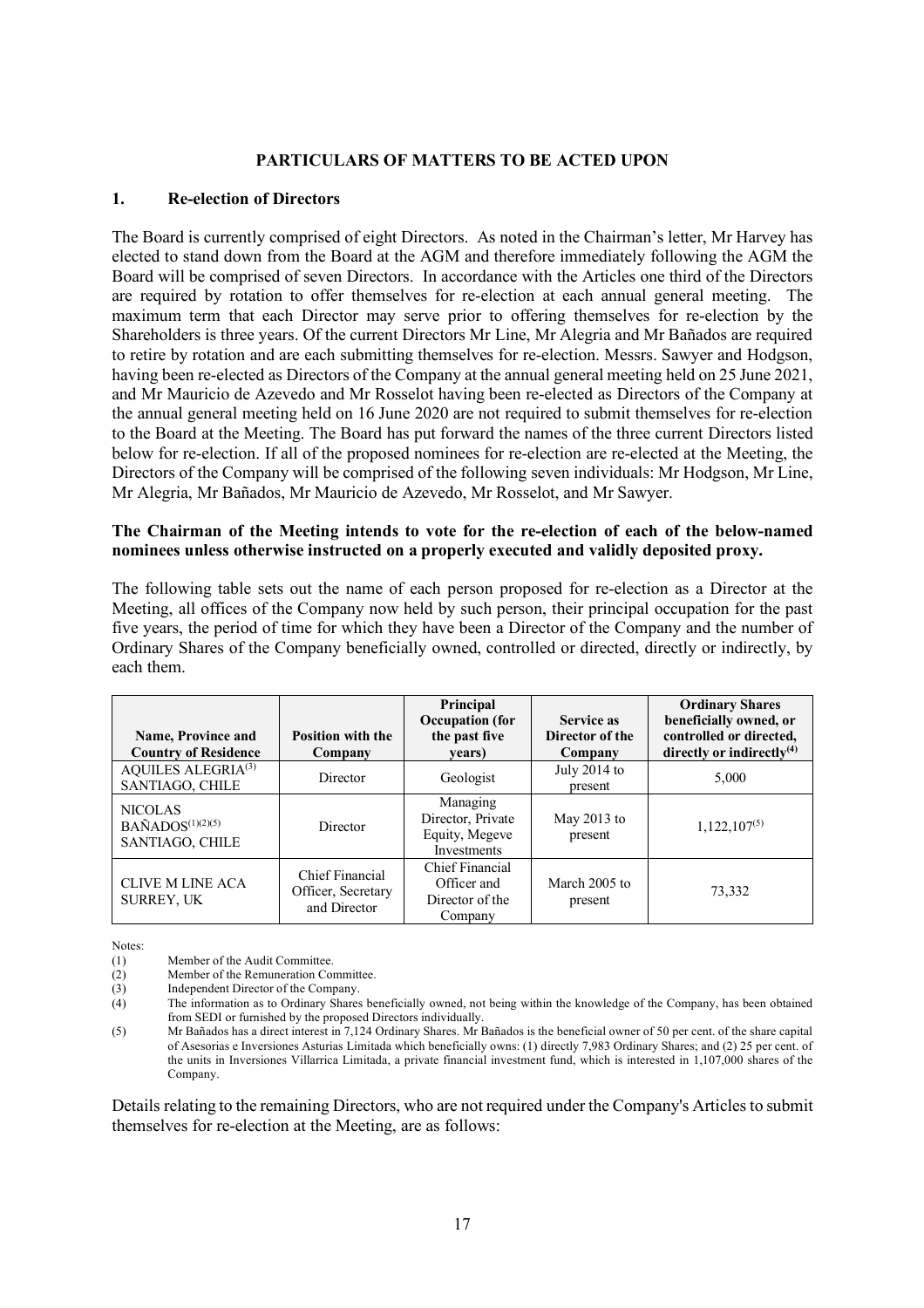| <b>Name, Province and</b><br><b>Country of Residence</b>                       | <b>Position with the</b><br>Company        | Principal<br><b>Occupation</b> (for<br>the past five<br>years)                      | <b>Service as</b><br>Director of the<br>Company | <b>Ordinary Shares</b><br>beneficially owned, or<br>controlled or directed.<br>directly or indirectly $(4)$ |
|--------------------------------------------------------------------------------|--------------------------------------------|-------------------------------------------------------------------------------------|-------------------------------------------------|-------------------------------------------------------------------------------------------------------------|
| MICHAEL JONATHAN<br><b>HODGSON</b><br>CORNWALL, UK                             | Chief Executive<br>Officer and<br>Director | Technical Director,<br>Chief Executive<br>Officer and<br>Director of the<br>Company | February 2007 to<br>present                     | 70,066                                                                                                      |
| LUIS MAURICIO DE<br>AZEVEDO <sup>(3)</sup><br>RIO DE JANEIRO,<br><b>BRAZIL</b> | Director                                   | Lawyer                                                                              | April 2020 to<br>present                        |                                                                                                             |
| <b>J. EDUARDO</b><br><b>ROSSELOT</b><br>SANTIAGO, CHILE                        | Director                                   | Mining Engineer                                                                     | October 2012 to<br>present                      |                                                                                                             |
| <b>MARK RAYMOND</b><br>SAWYER <sup>(1)(2)</sup><br>LONDON, UK                  | Director                                   | Founder and 50%<br>owner of<br>Greenstone<br>Resources                              | March 2018 to<br>present                        |                                                                                                             |

Notes:

- 
- (1) Member of the Audit Committee.<br>
(2) Member of the Remuneration Co
- (2) Member of the Remuneration Committee.<br>
(3) Independent Director of the Company. Independent Director of the Company.
- (4) The information as to Ordinary Shares beneficially owned, not being within the knowledge of the Company, has been obtained from SEDI or furnished by the proposed Directors individually.

IF ANY OF THE ABOVE NOMINEES IS FOR ANY REASON UNAVAILABLE TO SERVE AS A DIRECTOR OF THE COMPANY, PROXY INSTRUMENTS IN FAVOUR OF THE OFFICERS OF THE COMPANY WILL BE VOTED FOR BY ANOTHER NOMINEE IN THEIR DISCRETION UNLESS THE SHAREHOLDER HAS SPECIFIED IN THE PROXY INSTRUMENT THAT HIS, HER OR ITS ORDINARY SHARES ARE TO BE WITHHELD FROM VOTING IN RESPECT OF THE ELECTION OF DIRECTORS.

Shareholders can vote for, vote against or withhold from voting on the re-election of each Director on an individual basis. The Board has adopted a policy which requires voting with respect to the re-election of Directors at any meeting of Shareholders to be by individual nominee as opposed to by slate of Directors, i.e. Shareholders will be asked to vote in favour of, or withhold from voting, separately for each Director. The re-election of any Director is by ordinary resolution requiring approval of more than 50% of the votes cast. If any particular Director is not re-elected at the Meeting, that Director shall forthwith cease to be a Director. The Board may appoint a new director to fill the vacancy.

### **Biographies of each of the Directors are as follows:**

### *Nicolas Bañados, Non-executive Chairman*

Nicolas is Managing Director of Private Equity and attorney-in-fact at Megeve Investments, a nondiscretionary portfolio manager of Fratelli Investments. Formerly, he held the position of VP and Portfolio Manager at Megeve Investments, and research analyst at Consorcio Life Insurance in Chile. He has over 15 years of experience investing in Latin America and serves as Director for several companies including two private mining companies in Chile, Haldeman Mining Company and Minera Las Cenizas, and Colgener, a power company in Colombia.

Nicolas has an MBA from The Wharton School at the University of Pennsylvania and also received a Master's degree in Financial Economics from Universidad Católica de Chile.

# *Mike J Hodgson, Chief Executive*

Mike has worked in the mining industry for over 30 years and has extensive international experience. Prior to joining Serabi, he worked as chief operating officer and vice president technical services for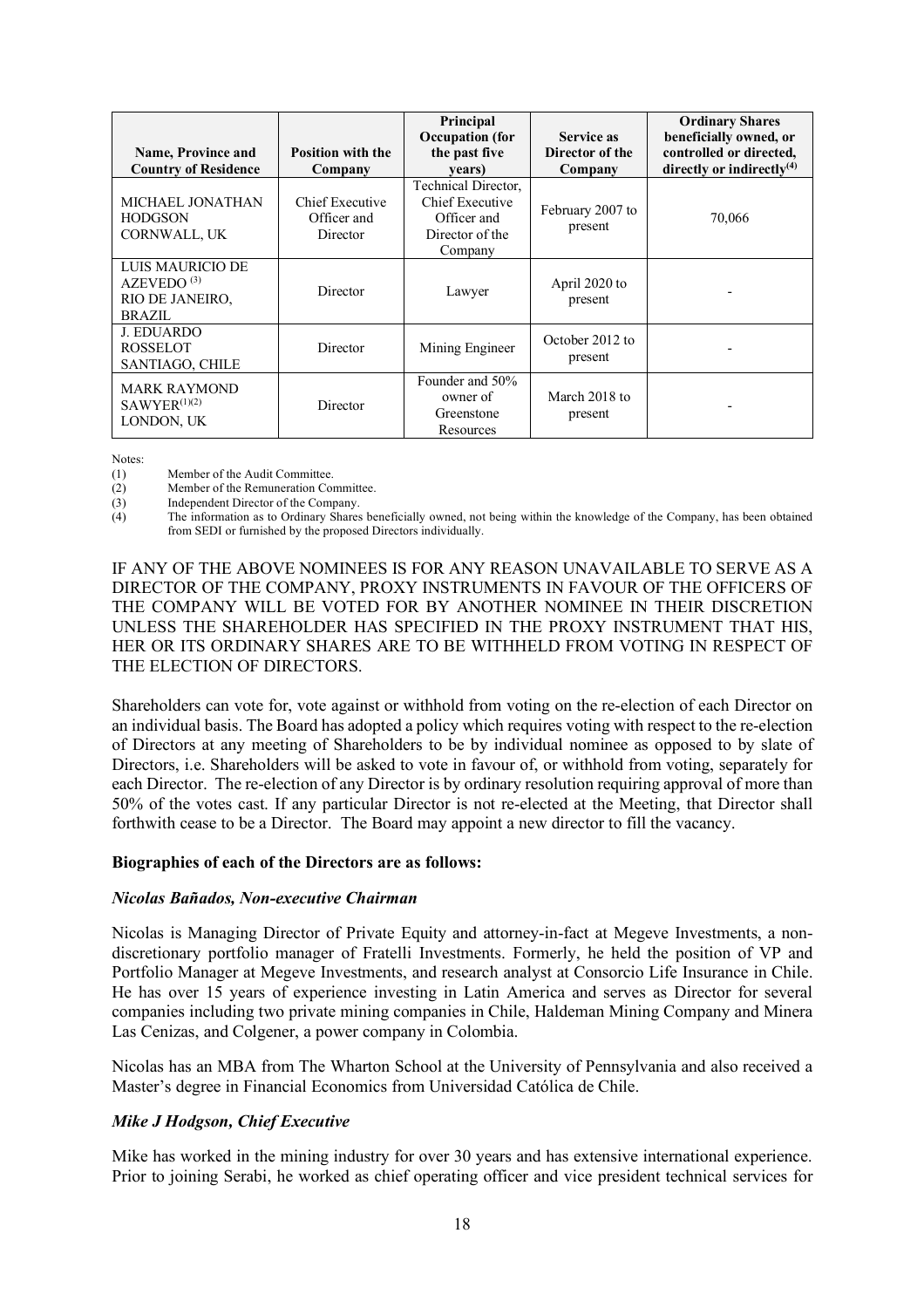Canadian-based Orvana Minerals Corporation. Prior to that, he provided consulting services to a number of mining companies in Europe and South America. Previous appointments include manager of technical services and operations for TVX Gold Inc., mining technical consultant at ACA Howe International Ltd and similar roles at Rio Tinto plc and Zambia Consolidated Copper Mines Ltd. He has, during his career, acquired extensive experience in narrow vein underground mining operations.

Originally qualified in mining geology, Mike is a Fellow of the Institute of Materials, Minerals and Mining, a Chartered Engineer of the Engineering Council of UK and a "Qualified Person" in accordance with Canadian National Instrument 43-101 – Standards of Disclosure for Mineral Projects.

# *Clive M Line, Finance Director and Company Secretary*

Clive is a Chartered Accountant and has been involved in mining and natural resources companies since 1987, overseeing financial and legal affairs of exploration and development projects and producing operations in Africa, Europe and the former Soviet Union. Having worked with Price Waterhouse in both the UK and Australia, he joined Cluff Resources plc in 1987, where he was finance director prior to its sale to Ashanti Gold and joining the privately-owned Quest Petroleum Group in a similar position in 1993. Following the successful sale of this group he became involved with both Eurasia Mining plc and Northern Petroleum plc, both of which were admitted to AIM in 1996. Between 1999 and 2005 he worked as a divisional finance director within the Interpublic Group, one of the world's largest marketing services groups, prior to joining Serabi in 2005.

He has an Honours degree in Accounting and Finance and is a member of the Institute of Chartered Accountants of England and Wales.

### *Aquiles Alegria, Non-executive*

Aquiles has more than 20 years of experience in the mining industry and has acted as exploration manager in a number of mining companies, most recently as Deputy Manager at Antofagasta Minerals. He graduated with a degree in Geology from the Universidad de Chile.

### *Luis Mauricio de Azevedo, Non-executive*

Luis is a resource industry professional with over 37 years of international experience. He is both a licensed lawyer and geologist with over 27 years of business and mining experience, specifically in Brazil. He is currently the Managing Partner at FFA Legal Ltda, a legal firm he founded with its main office in Rio de Janeiro, Brazil, and which is focused solely on natural resources companies. Mr Azevedo is also an executive director of Harvest Minerals Limited and Jangada Mines plc, GK Resources, Five Star Diamonds Ltd., and previously worked for Western Mining Corporation, Barrick Gold Corporation and Harsco Corporation. Mr Azevedo was formerly an executive director of Avanco Resources Ltd and is now Chairman of the Brazil advisory board to Oz Minerals Ltd and a nonexecutive director of ValOre Metals Corp. and Talon Metals Corporation.

Mr Azevedo received a geology degree from UERJ – Universidade do Estado do Rio de Janeiro in 1986, a law degree from Faculdade Integradas Cândido Mendes in 1992, and a post graduate degree from PUC-Rio, Pontifícia Universidade Católica of Rio de Janeiro in 1995.

### *Eduardo Rosselot, Non-executive*

Eduardo is a mining engineer with over 25 years' experience in the mining industry, having worked extensively in the Americas and Europe. Currently he works as an independent consultant for various mining companies and mining funds mainly in South America, and is a partner of the privately owned mining company HMC Gold SCM, with development projects in Chile. Eduardo is also a director of Haldeman Mining Company, a Chilean private copper and gold producer. Prior to that, he worked as VP business development and special projects for Orvana Minerals Corp. Previous appointments include senior positions with European Goldfields Ltd. and TVX Gold Inc. Prior to that he was a partner of the South American based mining consultancy firm NCL Ingeniería y Construcción Ltd.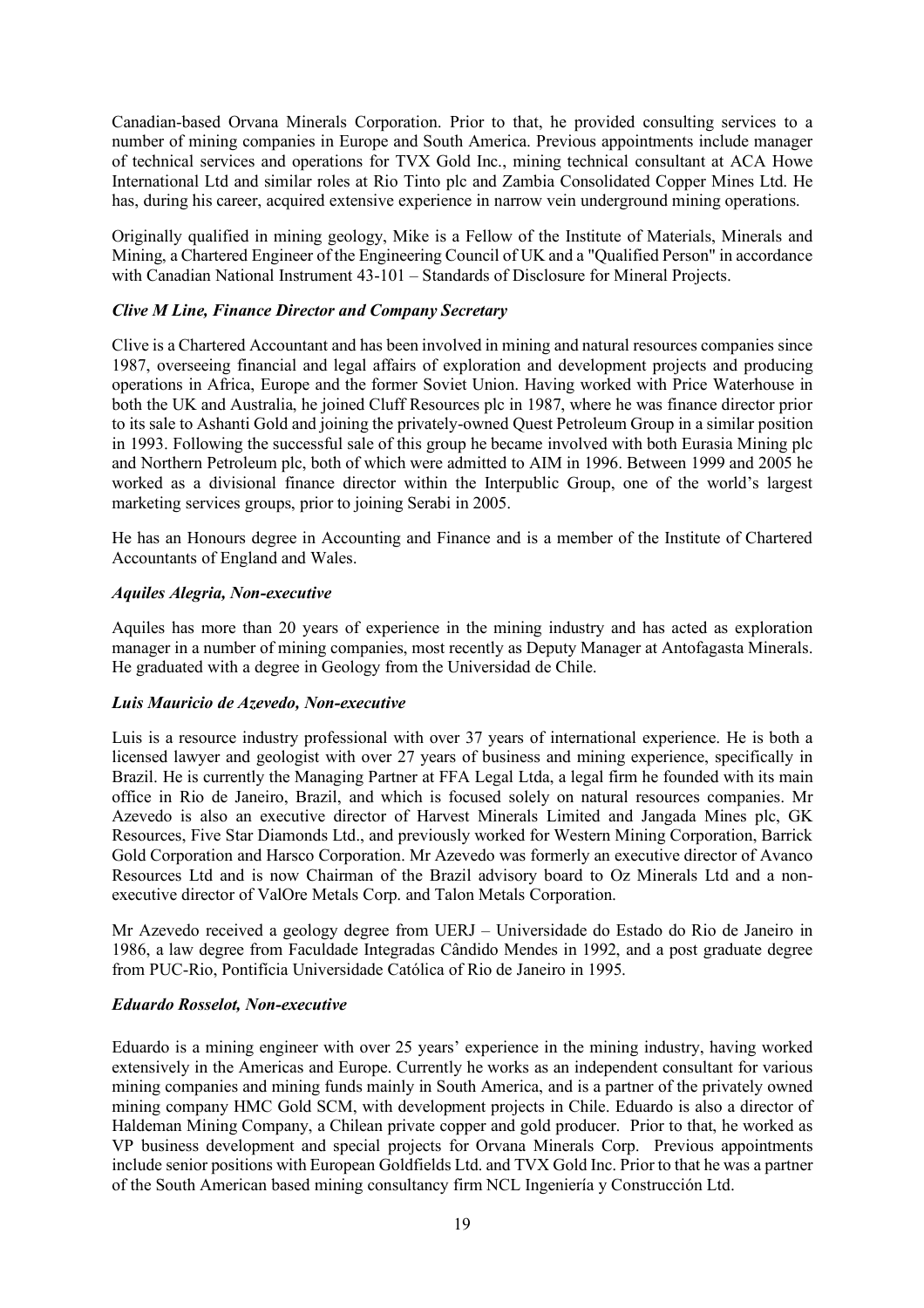Eduardo has a Mining Engineer degree from Universidad de Chile, and is a member of the Institute of Materials, Minerals and Mining, a Chartered Engineer of the Engineering Council of UK and a "Qualified Person" in accordance with the Canadian National Instrument 43-101 - Standards of Disclosure for Mineral Projects.

# *Mark Sawyer, Non-executive*

Mark co-founded Greenstone Resources in 2013 after a 16 year career in the mining sector. Prior to establishing Greenstone, Mark was GM and Co-Head Group Business Development at Xstrata plc where he was responsible for originating, evaluating and negotiating new business development opportunities for Xstrata. Prior to Xstrata Mark held senior roles at Cutfield Freeman & Co (a boutique corporate advisory firm in the mining industry) and at Rio Tinto plc.

Mark qualified as a lawyer and has a law degree from the University of Southampton.

# *Corporate Cease Trade Orders or Bankruptcies*

To the knowledge of the Company, no proposed Director is, or within the ten years prior to the date hereof has been, a director, chief executive officer or chief financial officer of any company (including the Company) that was the subject of a cease trade order or similar order or an order that denied the company access to any statutory exemptions that was in effect for a period of more than 30 consecutive days that was issued while that person was acting in such capacity or issued thereafter but resulted from an event that occurred while that person was acting in such capacity. To the knowledge of the Company, no proposed Director is, or within the ten years prior to the date hereof, has been a director or executive officer of any company (including the Company) and while that person was acting in that capacity or within a year of that person ceasing to act in that capacity, become bankrupt, made a proposal under any legislation relating to bankruptcy or insolvency or become subject to or instituted any proceedings, arrangement or compromise with creditors or had a receiver, receiver manager or trustee appointed to hold its assets.

### *Penalties or Sanctions and Personal Bankruptcies*

To the knowledge of the Company, no proposed Director has been subject to: (a) any penalties or sanctions imposed by a court relating to securities legislation or by a securities regulatory authority or has entered into a settlement agreement with a securities regulatory authority; or (b) any other penalties or sanctions imposed by a court or regulatory body that would likely be considered important to a reasonable security-holder in deciding whether to vote for a proposed Director.

To the knowledge of the Company, no proposed Director has, during the ten years prior to the date hereof, been bankrupt, made a proposal under any legislation relating to bankruptcy or insolvency or has been subject to or instituted any proceedings, arrangement, or compromise with creditors or had a receiver, receiver manager or trustee appointed to hold his assets.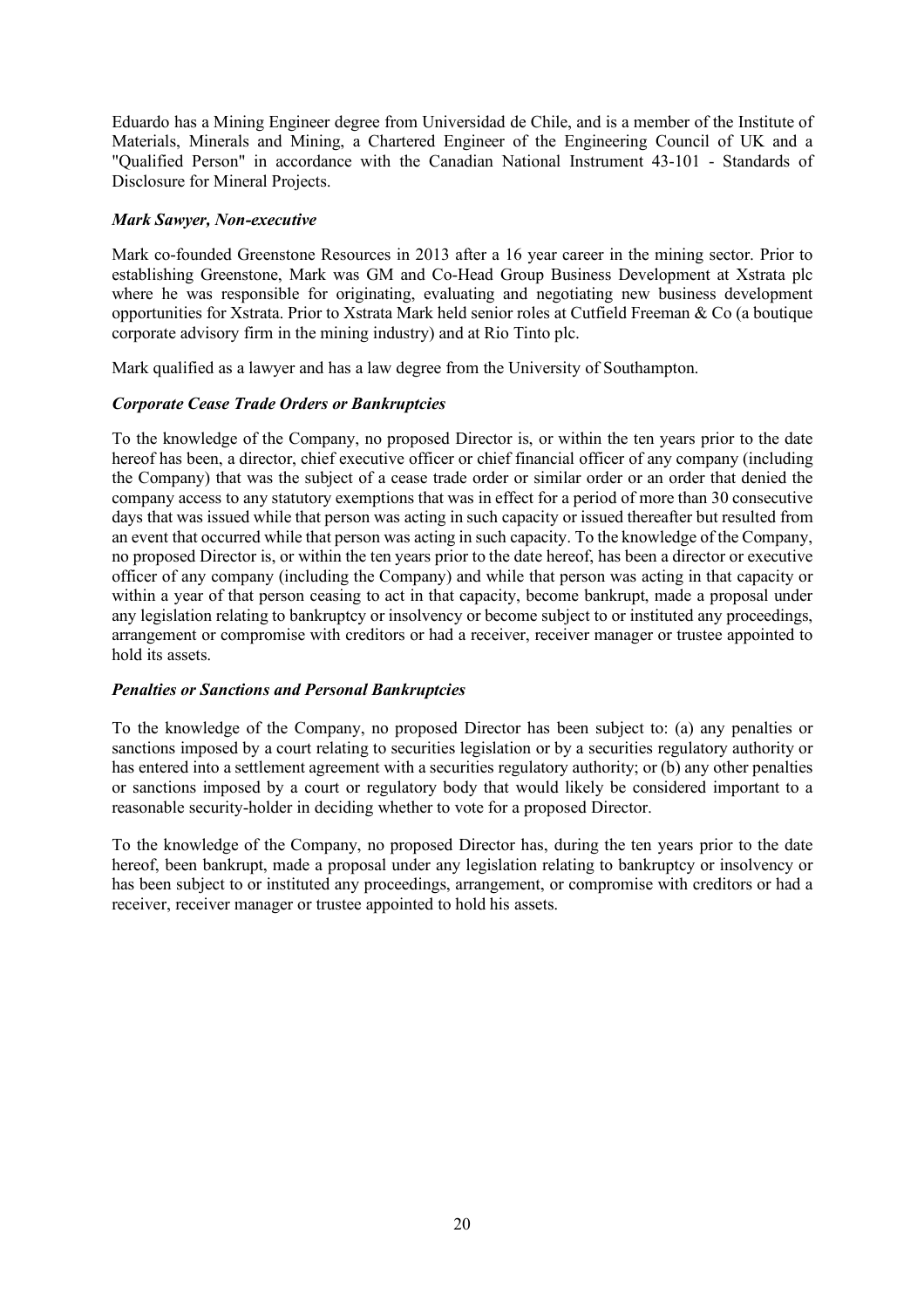# **2. Special Business**

# **Resolution 4 – authority to allot shares**

Under the Companies Act 2006 (the "**Act**"), the Board may only allot unissued shares if authorised to do so by the Shareholders in general meeting. Resolution 4 provides the Board with an authority similar to that which was granted at the Annual General Meeting held on 25 June 2021 to allot, pursuant to section 551 of the Act, shares and grant rights to subscribe for, or to convert any security, into shares in the Company up to a maximum aggregate nominal value of  $\text{\pounds}2,500,000$  equivalent to 25,000,000 Ordinary Shares, representing 33.01% of the Company's Ordinary Shares in issue at 27 May 2022 (being the latest practicable date prior to the publication of this Notice). The authority will expire at the next Annual General Meeting of the Company, or at 6.00 p.m. on 28 September 2023, whichever is sooner. **In the absence of a contrary specification made in the form of proxy, the Chairman of the Meeting intends to vote for the authorisation and empowerment of the Directors to allot equity securities.** 

The Board requests that Shareholders renew the Board's authority to allot a fixed number of shares at their discretion. The Board has no present intention of exercising the authority under this Resolution 4 but wants to ensure the Company has maximum flexibility to manage its financial resources, in relation to (for example) acquisitions, the raising of additional capital and the issue of share options or other share related incentives, without the requirement to call a separate meeting of Shareholders for the purpose of approving the allotment of shares.

As at the date of this Notice, no shares are held by the Company in treasury.

# **Resolution 5 – disapplication of pre-emption rights (general)**

Under the Companies Act 2006, the Directors may only allot shares for cash on a non-pre-emptive basis if authorised to do so by the Shareholders in general meeting. This Resolution provides the Board with an authority similar to that which was granted at the Annual General Meeting held on 25 June 2021 to allot shares for cash without having to offer such shares to existing shareholders in proportion to their existing holdings. The authority would be limited to allotments up to an aggregate nominal value of £375,000 equivalent to 3,750,000 Ordinary Shares, representing 4.95% of the Company's Ordinary Shares in issue at 27 May 2022 (being the latest practicable date prior to the publication of this Notice). The authority will expire at the next Annual General Meeting of the Company, or at 6.00 p.m. on 28 September 2023, whichever is sooner. **In the absence of a contrary specification made in the form of proxy, the Chairman of the Meeting intends to vote for the authorisation and empowerment of the Directors to disapply pre-emption rights generally.** 

# **Resolution 6 – disapplication of pre-emption rights in relation to financing an acquisition or other capital investment**

Under the Companies Act 2006, the Directors may only allot shares for cash on a non-pre-emptive basis if authorised to do so by the Shareholders in general meeting. In addition to the authority granted to the Board under Resolution 5, this Resolution provides the Board with a further authority to allot shares for cash without having to offer such shares to existing shareholders in proportion to their existing holdings provided that such authority is used only for the purposes of financing (or refinancing, if the authority is to be used within six months after the original transaction) a transaction which the Directors of the Company determine to be an acquisition or other capital investment of a kind contemplated by the Pre-Emption Group's Statement of Principles published by the Pre-Emption Group in 2015 (the "**Pre-Emption Group's Statement of Principles**"). The authority would be limited to allotments up to an aggregate nominal value of £375,000 equivalent to 3,750,000 Ordinary Shares, representing 4.95% of the Company's Ordinary Shares in issue at 27 May 2022 (being the latest practicable date prior to the publication of this Notice). The authority will expire at the next Annual General Meeting of the Company, or at 6.00 p.m. on 28 September 2023, whichever is sooner. **In the absence of a contrary**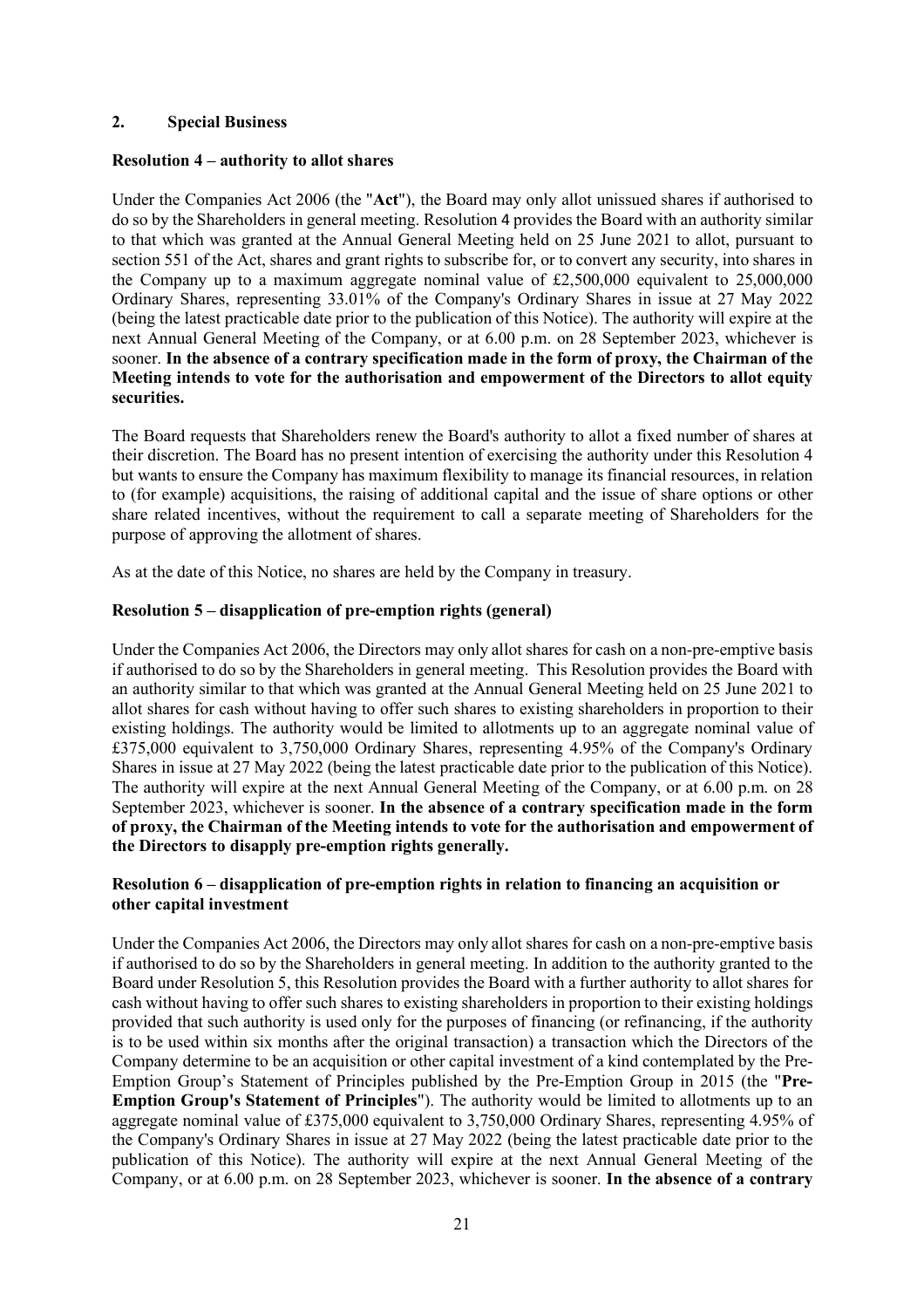# **specification made in the form of proxy, the Chairman of the Meeting intends to vote for the authorisation and empowerment of the Directors to disapply pre-emption rights in relation to financing an acquisition or other capital investment.**

The disapplication authorities under Resolutions 5 and 6 are in line with guidance set out in the Pre-Emption Group's Statement of Principles. The Pre-Emption Group's Statement of Principles allow a board to allot shares for cash otherwise than in connection with a pre-emptive offer (i) up to 5 per cent. of a company's issued share capital for use on an unrestricted basis and (ii) up to a further 5 per cent. of a company's issued share capital for use in connection with an acquisition or specified capital investment announced either contemporaneously with the issue, or which has taken place in the preceding six-month period and is disclosed in the announcement of the issue.

# **3. Other Business**

While the Board is not aware of any other matter to be acted upon at the Meeting other than as set out in the Notice, if any other matter properly comes before the Meeting, it is intended that the proxies hereby solicited will be exercised upon any other matter or proposal in accordance with the discretion of the persons authorized to act thereunder.

# **INDEBTEDNESS OF DIRECTORS, EXECUTIVE OFFICERS AND EMPLOYEES**

No individual who is or, at any time since the beginning of the most recently completed financial year, was a Director, senior officer or employee of the Company, and no person who is a proposed nominee for election as a Director of the Company, and no associate of any such Director, senior officer, employee or proposed nominee is or, at any time since the beginning of the last completed financial year, was indebted to the Company.

# **DIRECTORS' AND OFFICERS LIABILITY INSURANCE**

The Company has directors' and officers' liability insurance for Directors and officers of the Company and its subsidiaries. The annual premium for the current policy which runs from 30 September, 2021 to 29 September, 2022 is £70,000 (including Insurance Premium Tax). The annual insurance coverage under the policy is limited to £5,000,000 per policy year. There is a US\$150,000 deductible provision for all claims made by the Company relating to matters arising in the United States and Canada including securities claims, a £40,000 deductible for all other claims from the Rest of the World save for securities related claims from the Rest of the World which are subject to a £50,000 deductible.

### **INTEREST OF CERTAIN PERSONS OR COMPANIES IN MATTERS TO BE ACTED UPON**

The Board is not aware of any material interest, direct or indirect, by way of beneficial ownership of securities of the Company or otherwise, of any Director or executive officer, or anyone who held office as such since the beginning of the Company's last financial year, each proposed nominee for election as a Director of the Company, or of any associate or affiliate of any of the foregoing persons, in any matter to be acted upon at the Meeting, other than the election of Directors.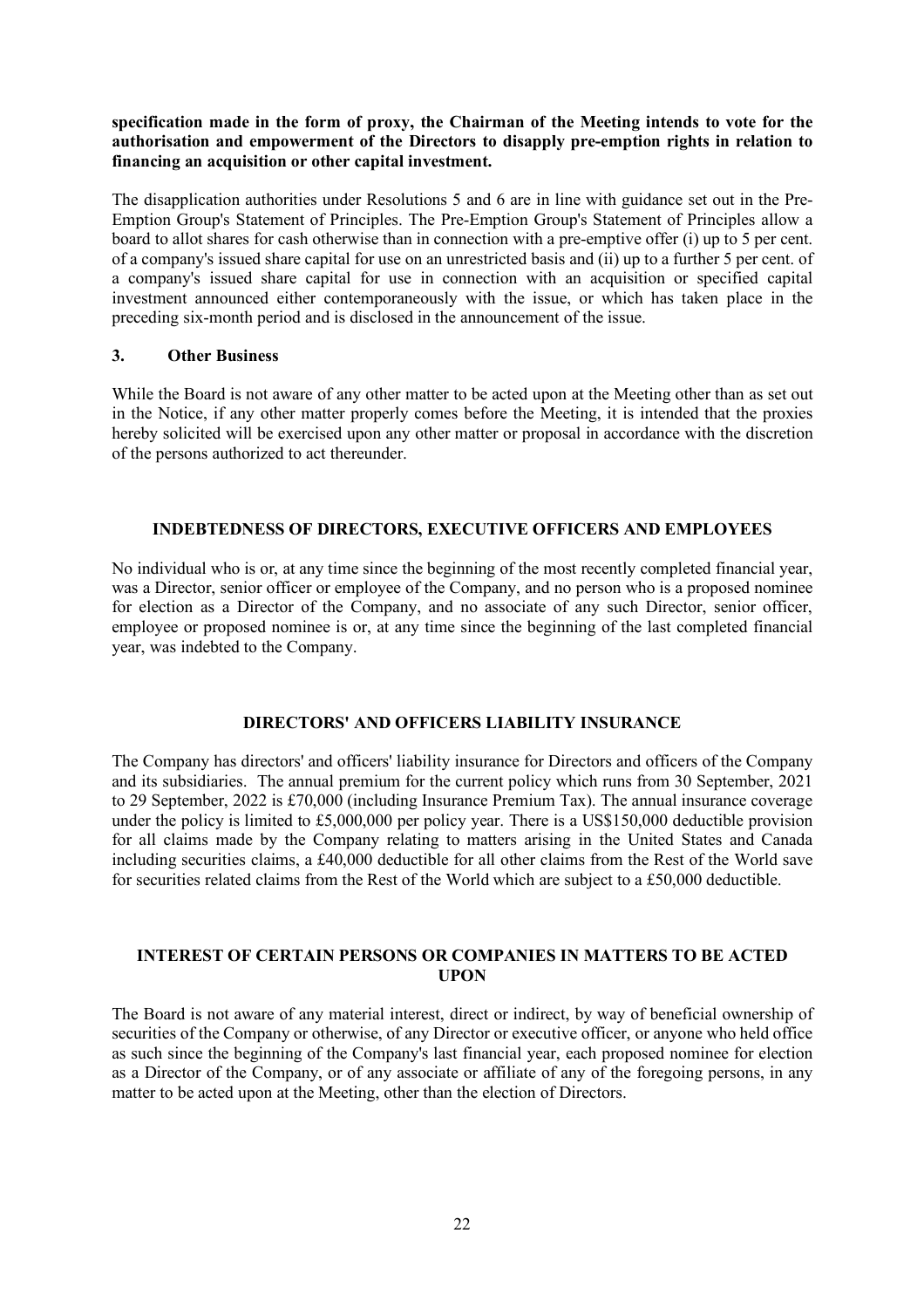#### **INTEREST OF INFORMED PERSONS IN MATERIAL TRANSACTIONS**

Greenstone Resources II LP ("**Greenstone**") is, as of the date of this Circular, and was as of 1 January 2021, the holder of 25.2% of the issued share capital of the Company.

On 21 January 2020, the Company entered into a subscription deed ("the **Subscription Deed**") for the issue of US\$12 million of convertible loan notes (the "**Loan Notes**") by Greenstone the proceeds of which were to be applied inter-alia to settle an amount of US\$12 million representing the final deferred consideration instalment payable for the acquisition of the Company's Coringa gold project (the "**Coringa Deferred Consideration**"). The subscription deed was subject to shareholder approval and certain other conditions being fulfilled at the time of initial drawdown. Shareholder approval was received on 26 February 2020. However, as a consequence of the uncertainties caused by COVID-19, the Group subsequently agreed with Greenstone to extend the period for the satisfaction of all the conditions necessary for the completion of the subscription by, and issue to, Greenstone of the Loan Notes. On 23 April 2020, the Company and Greenstone signed an amendment deed which varied the original Subscription Deed (the "**Amended Subscription Deed**"). Under the Amended Subscription Deed and a further subsequent amendment, whilst there existed certain restrictions on international travel with and domestic travel within Brazil (the "**Travel Restriction Condition**"), the Company could only submit a subscription request in respect of Loan Notes in the amount of US\$500,000 each month. Following the satisfaction of the Travel Restriction Condition, the Company may then have issued further subscription requests for amounts of not less than US\$100,000 and not exceeding an amount equal to US\$12,000,000 less the sum of the aggregate principal amount of all Loan Notes outstanding at that time. The arrangements with Greenstone included a provision whereby the Loan Notes were available to be drawn down by the Company at any time until 30 June 2021. The Loan Notes carried fixed conversion rights into Ordinary Shares of the Company at a price of £0.76 per share. Subject to certain conditions the holder of the Loan Notes was entitled to convert all or part of the Loan Notes in issue at any time before 31 August 2021. Unless otherwise converted into Ordinary Shares of the Company, the Loan Notes were due to be redeemed on 31 August 2021. The Company and its subsidiaries granted a comprehensive security package, typical for a transaction of this nature over all of their assets in favour of, and directly to, Greenstone, and also gave certain undertakings to Greenstone including inter-alia, minimum cash holdings, working capital levels and ability to incur further debt.

The Company made drawdowns of the Loan Notes in four equal instalments of US\$0.5 million each, on 30 April 2020, 29 May 2020, 30 June 2020 and 31 July 2020. All the outstanding Loan Notes including accrued interest were redeemed on 19 March 2021 together with an arrangement fee in respect of the Loan Notes of US\$300,000 which was also payable to Greenstone.

At the time of entering the Subscription Deed, as Greenstone was interested in more than 10 per cent. of the issued ordinary share capital of the Company, the subscription for the Loan Notes was a related party transaction for the purposes of Rule 13 of the AIM Rules. The Independent Directors of the Company (being the Non-Executive Directors other than Mark Sawyer) considered, having consulted with the Company's nominated adviser, Beaumont Cornish, that the terms of the Subscription Deed and the Loan Notes instrument were fair and reasonable insofar as Shareholders are concerned.

As a result of Greenstone's shareholding in the Company, the subscription for the Loan Notes was a related party transaction for the Company under Canadian securities laws pursuant to Multilateral Instrument 61-101 – Protection of Minority Security Holders in Special Transactions ("**MI 61-101**"). In accordance with MI 61-101, the Company relied on the exemption from the requirement to obtain a formal valuation for the Loan Notes transaction contained in section 5.5(c) of MI 61-101 on the basis that the transaction is a distribution of securities for cash consideration and neither the Company, nor to the knowledge of the Company after reasonable inquiry, Greenstone had knowledge of any material information concerning the Company or its securities that had not been generally disclosed. The Company obtained minority shareholder approval for the issue of the Loan Notes in accordance with MI 61-101. A total of 14,887,971 votes attaching to Ordinary Shares beneficially owned by or over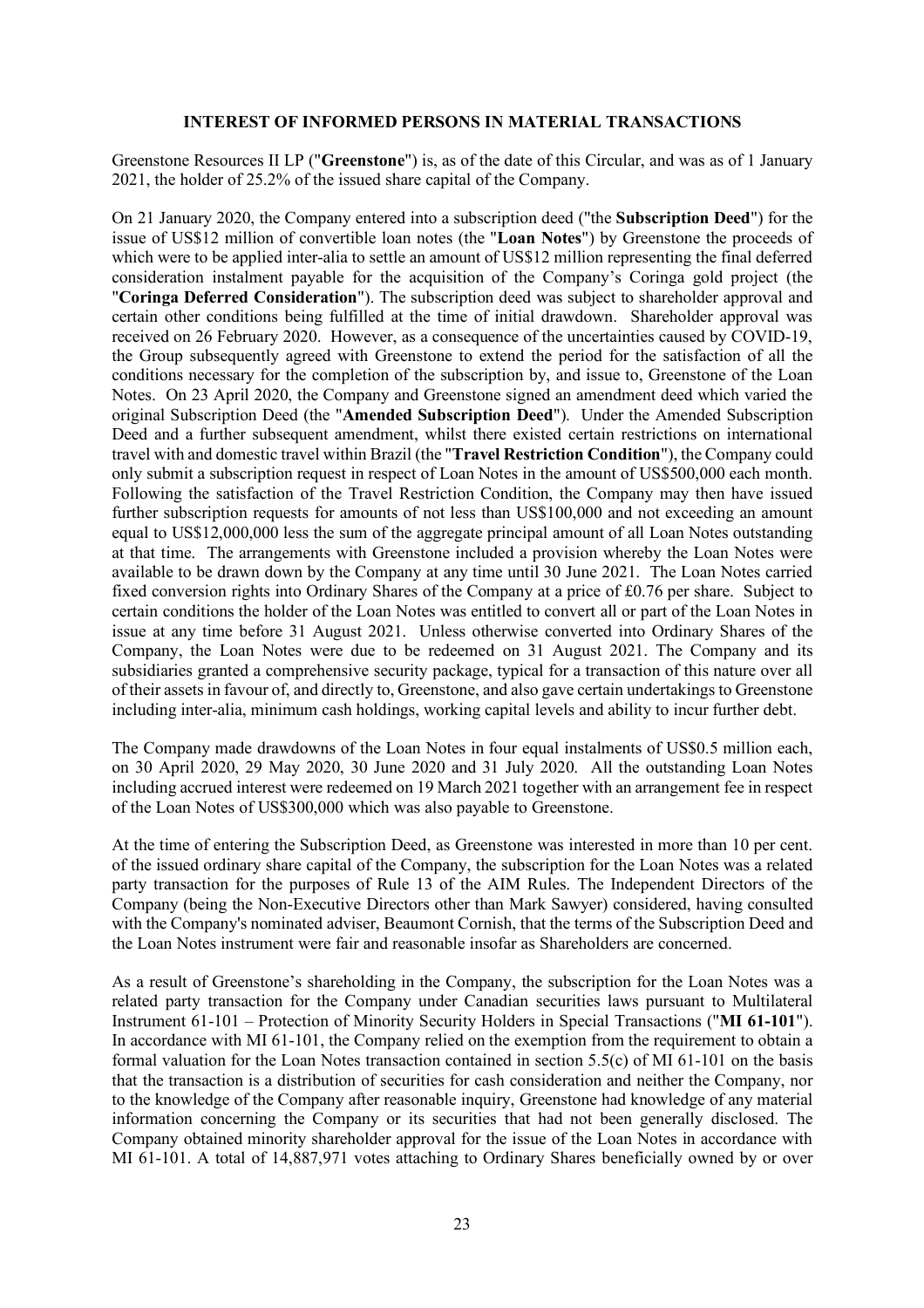which direction and control was exercised by the Greenstone and any of its concert parties were excluded in determining whether minority shareholder approval for the Loan Notes was obtained.

On 2 March 2021, the Company announced that it had placed with new and existing investors a total of 16,650,000 new Ordinary Shares in the capital of the Company at a Placing Price of £0.75 (C\$1.32) per new Ordinary Share. At the same time and pursuant to the Warrant Placing, the Company also secured commitments from investors to subscribe for 4,003,527 Warrants at an issue price of £0.06 (C\$0.11) per Warrant raising gross proceeds of US\$0.3 million (£0.2 million / C\$0.4 million), subject amongst other things to shareholder approval at the General Meeting.

Greenstone participated in the Placing by subscribing for 4,195,424 Placing Shares and 2,097,711 Warrants. This constituted a related party transaction under Rule 13 of the AIM Rules for Companies. As such, the Independent Directors of the Company (being the Non-Executive Directors other than Mark Sawyer) considered, consulted with the Company's nominated adviser, Beaumont Cornish, that the terms of the participation in the Placings by Greenstone were fair and reasonable insofar as the Company's shareholders are concerned. Greenstone's participation in the Placing also constituted a related party transaction for the Company under Canadian securities laws pursuant to MI 61-101. In accordance with MI 61-101, the Company relied on the exemptions from the requirement to obtain a formal valuation and minority shareholder approval on the basis that the board of directors of the Company determined that the fair market value of the transaction with Greenstone was less than 25% of the market capitalisation of the Company. For the purposes of MI 61-101, the independent directors of the Company (which excluded appointees of Greenstone) considered that the participation of Greenstone in the placing was fair and reasonable and in the best interests of the independent shareholders and the Company as a whole. For the purposes of MI 61-101 there had not been in the 24 months preceding the date of the Placing any valuation in respect of the Company that relates to the subject matter of or was otherwise relevant to the transaction.

Save as set out above, to the knowledge of the Company, no informed person (as defined in National Instrument 51-102 – Continuous Disclosure Obligations), proposed director of the Company, or any associate or affiliate of any informed person or proposed director of the Company has, had any material interest, direct or indirect, in any transaction since January 1, 2021 (being the commencement of the Company's last completed financial year) or in any proposed transaction, which materially affected or would materially affect the Company or any of its subsidiaries.

#### **ADDITIONAL INFORMATION**

Financial information about the Company is provided in its annual report and financial statements for the year ended December 31, 2020 and the interim financial statements for the 6 months to 30 June 2021 and 9 months to 30 September 2021 (the "Interim Statements"). You may also obtain a copy of the Company's annual report and financial statements for the year ended 31 December 2020, containing the Company's financial statements, and the Interim Statements by contacting the Company Secretary (Mr. Clive Line) at the Company's offices at The Long Barn, Cobham Park Road, Downside, Surrey KT11 3NE (telephone  $+44$  20 7246 6830) or by e-mail to contact@serabigold.com.

The annual report and financial statements for the year ended December 31, 2020 and the Interim Statements are also available from the Company's website at www.serabigold.com.

All of these above-mentioned documents as well as additional information relating to the Company are all available on the **SEDAR** website at www.sedar.com.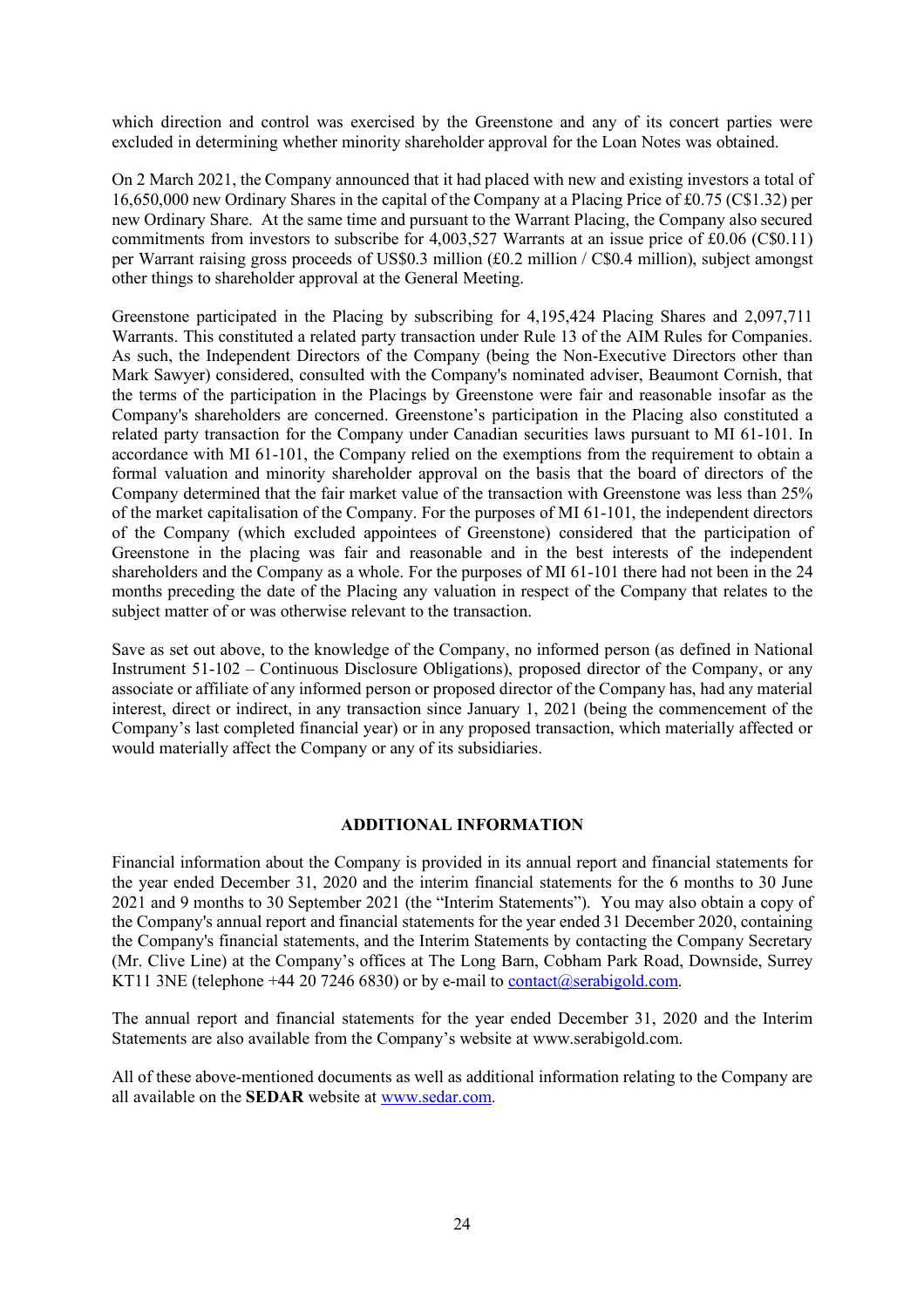# **BOARD APPROVAL**

The contents and the distribution of this Circular have been approved by the Board.

Dated at London, England on the 27<sup>th</sup> day of May, 2022

# **BY ORDER OF THE BOARD**

(Signed) "*Nicolas Bañados*" Nicolas Bañados Non-executive Chairman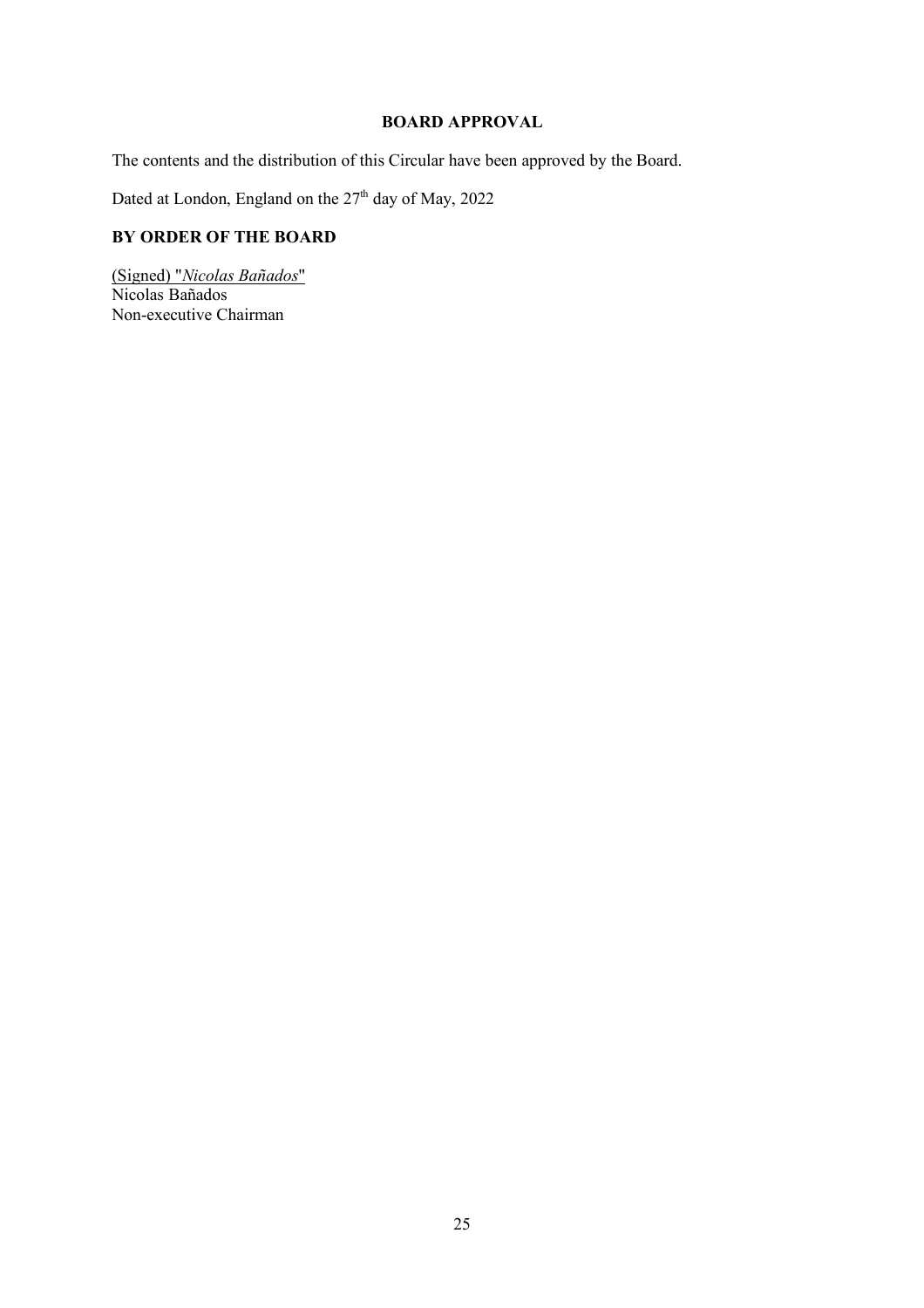# **SCHEDULE "A"**

# **SERABI GOLD PLC**

# **MANDATE OF THE BOARD**

#### **Introduction**

The term "**Company**" herein shall refer to Serabi Gold plc and the term "**Board**" shall refer to the Board of Directors of the Company. The Board is elected by the Shareholders and is responsible for the stewardship of the business and affairs of the Company. The Board seeks to discharge such responsibility by reviewing, discussing and approving the Company's strategic planning and organizational structure and supervising management to ensure that the foregoing enhance and preserve the underlying value of the Company.

Although Directors may be elected by the Shareholders to bring special expertise or a point of view to Board deliberations, they are not chosen to represent a particular constituency. The best interests of the Company as a whole must be paramount at all times.

### **Chairman and Composition and Quorum**

- 1. The Board will be comprised of a minimum of one member and a maximum of ten members, the majority of which shall be, in the determination of the Board, "independent" for the purposes of National Instrument 58-101 Disclosure of Corporate Governance Practices. Each Board member shall satisfy the independence and experience requirements, if any, imposed by applicable securities laws, rules or guidelines, any applicable stock exchange requirements or guidelines and any other applicable regulatory rules.
- 2. The chairman of the Board will be elected by vote of a majority of the full Board membership, on the recommendation of the Corporate Governance and Nominating Committee. The chairman of the Board with the assistance of the lead director (who shall be an independent director), if any, will chair Board meetings and shall be responsible for overseeing the performance by the Board of its duties, for setting the agenda of each Board meeting (in consultation with the Chief Executive Officer (the "**CEO**")), for communicating periodically with committee chairs regarding the activities of their respective committees, for assessing the effectiveness of the Board as a whole as well as individual Board members and for ensuring the Board works as a cohesive team and providing the leadership essential to achieve this.

### **Meetings**

- 3. Meetings will be scheduled to facilitate the Board carrying out its responsibilities. Additional meetings will be held as deemed necessary by the Chairman of the Board. The independent Directors of the Board shall hold regularly scheduled meetings at which non-independent Directors and management are not in attendance. Any director of the Company may request the Chairman of the Board to call a meeting of the Board.
- 4. Meetings of the Board shall be validly constituted if a majority of the members of the Board is present in person or by telephone conference. A resolution in writing signed by all the members of the Board entitled to vote on that resolution at a meeting of the Board is as valid as if it had been passed at a meeting of the Board.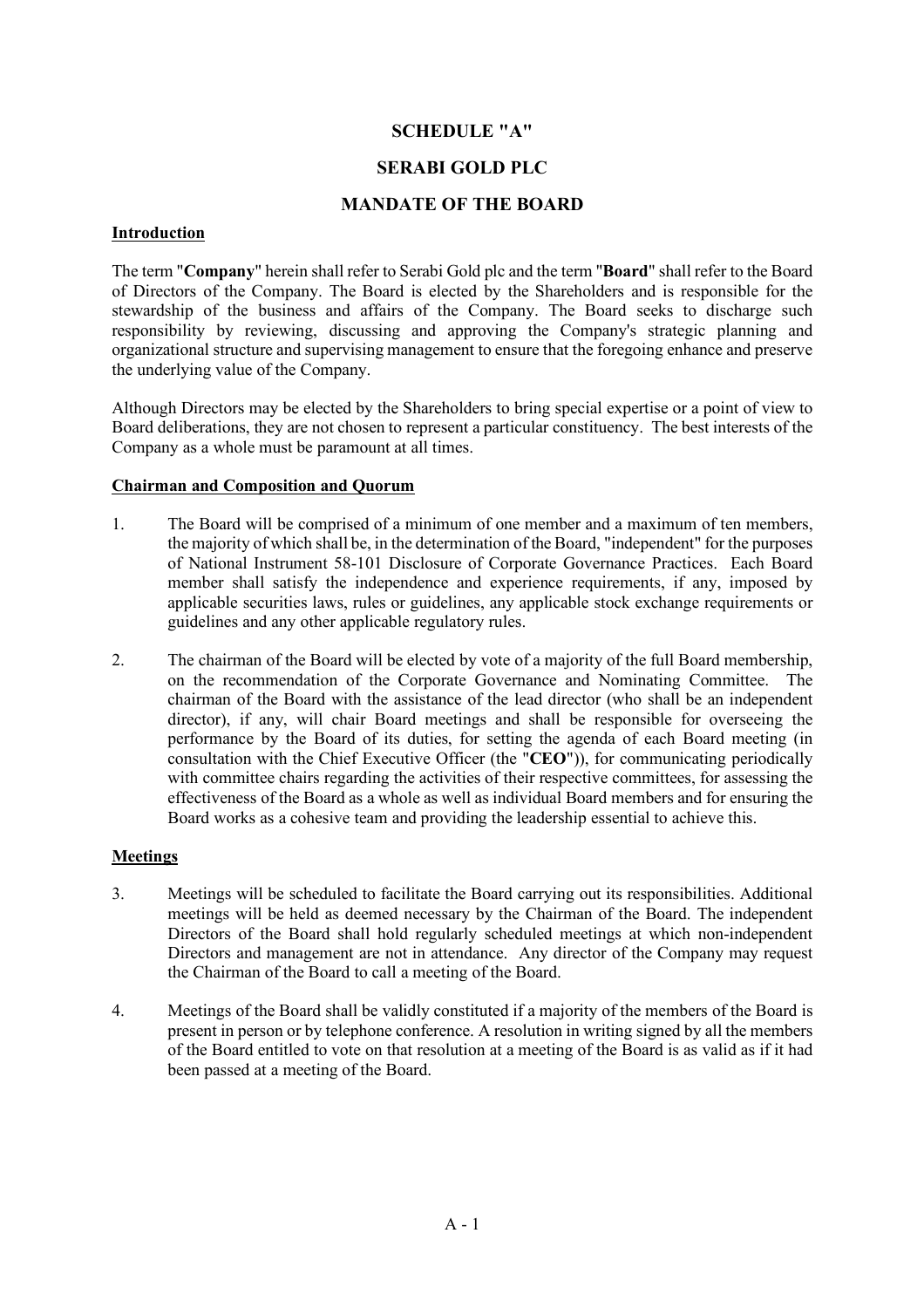# **Board Charter and Performance**

5. The Board shall have a written charter that sets out its mandate and responsibilities and the Board shall review and assess the adequacy of such charter and the effectiveness of the Board at least annually or otherwise, as it deems appropriate, and make any necessary changes. Unless and until replaced or amended, this mandate constitutes that charter. The Board will ensure that this mandate or a summary that has been approved by the Board is disclosed in accordance with all applicable securities laws or regulatory requirements in the Company's annual management information circular or such other annual filing as may be permitted or required by applicable securities regulatory authorities.

# **Duties of Directors**

6. The Board discharges its responsibility for overseeing the management of the Company's business by delegating to the Company's senior officers the responsibility for day-to-day management of the Company. The Board discharges its responsibilities both directly and through its committees. In addition to these regular committees, the Board may appoint ad hoc committees periodically to address certain issues of a more short-term nature. In addition to the Board's primary roles of overseeing corporate performance and providing quality, depth and continuity of management to meet the Company's strategic objectives, principal duties include the following:

# *Appointment of Management*

- (a) The Board has the responsibility for approving the appointment of the CEO and all other senior management, and approving their compensation, following a review of the recommendations of the Compensation Committee. To the extent feasible, the Board shall satisfy itself as to the integrity of the CEO and other executive officers and that the CEO and other executive officers create a culture of integrity throughout the Company.
- (b) The Board from time to time delegates to senior management the authority to enter into certain types of transactions, including financial transactions, subject to specified limits. Investments and other expenditures above the specified limits and material transactions outside the ordinary course of business are reviewed by and subject to the prior approval of the Board.
- (c) The Board oversees that succession planning programs are in place, including programs to appoint, train, develop and monitor management.

### *Board Organization*

- (d) The Board will respond to recommendations received from the Corporate Governance and Nominating Committee and the Compensation Committee, but retains the responsibility for managing its own affairs by giving its approval for its composition and size, the selection of the Chair of the Board, candidates nominated for election to the Board, committee and committee chair appointments, committee charters and director compensation.
- (e) The Board may delegate to Board committees matters it is responsible for, including the approval of compensation of the Board and management, the conduct of performance evaluations and oversight of internal controls systems and health, safety and environmental policies, but the Board retains it oversight function and ultimate responsibility for these matters and all other delegated responsibilities.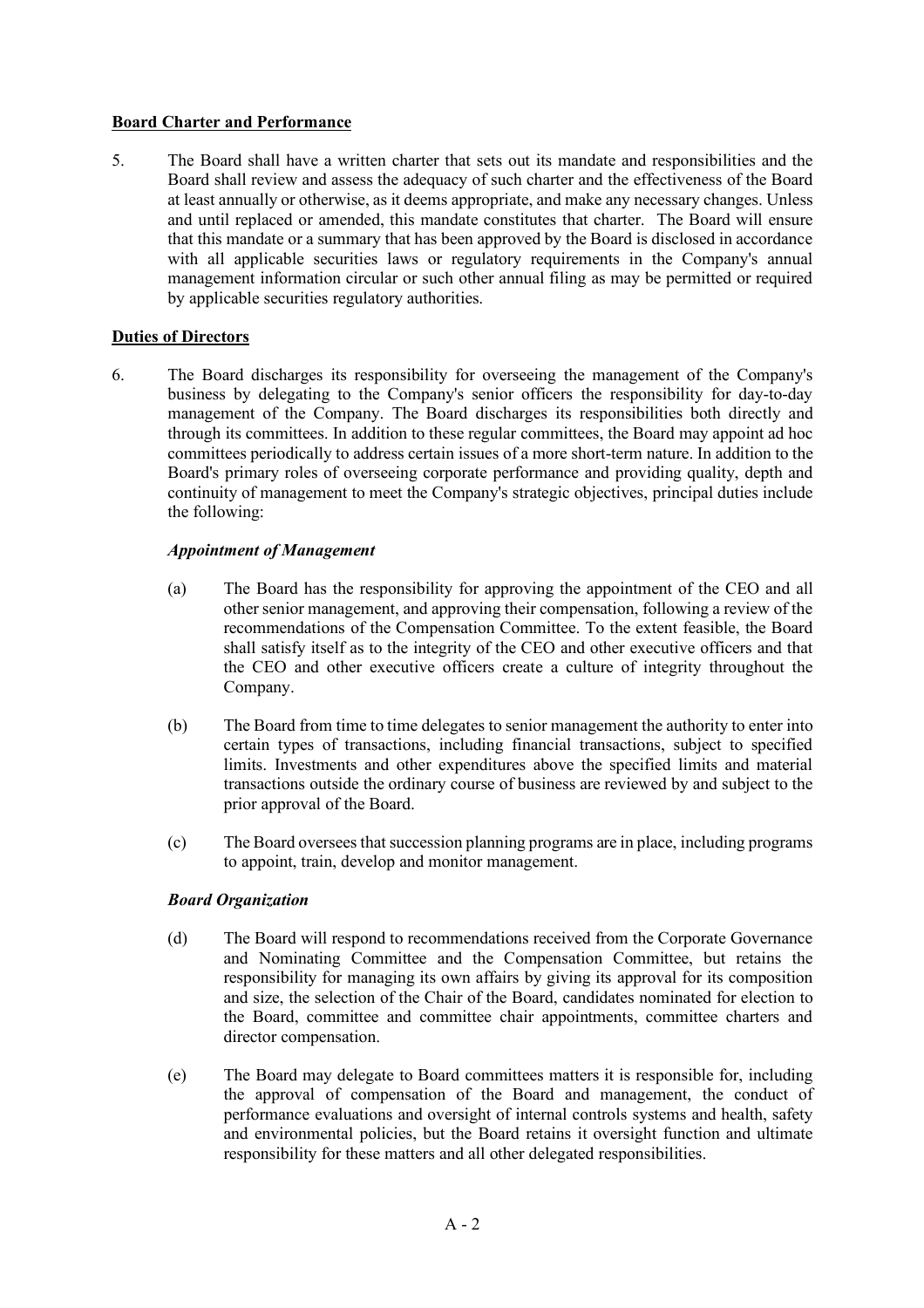# *Strategic Planning*

- (f) The Board has oversight responsibility to participate directly, and through its committees, in reviewing, questioning and approving the mission of the business and its objectives and goals.
- (g) The Board is responsible for adopting a strategic planning process and approving and reviewing, on at least an annual basis, the business, financial and strategic plans by which it is proposed that the Company may reach those goals, and such strategic plans will take into account, among other things, the opportunities and risk of the business.
- (h) The Board has the responsibility to provide input to management on emerging trends and issues and on strategic plans, objectives and goals that management develops.

# *Monitoring of Financial Performance and Other Financial Reporting Matters*

- (i) The Board is responsible for enhancing congruence between shareholder expectations, corporate plans and management performance.
- (j) The Board is responsible for:
	- (i) adopting processes for monitoring the Company's progress toward its strategic and operational goals, and to revise and alter its direction to management in light of changing circumstances affecting the Company; and
	- (ii) taking action when Company performance falls short of its goals or other special circumstances warrant.
- (k) The Board is responsible for approving the audited financial statements, interim financial statements and the notes and Management's Discussion and Analysis accompanying such financial statements.
- (l) The Board is responsible for reviewing and approving the Company's annual budget, if any, presented by management.
- (m) The Board is responsible for reviewing and approving material transactions outside the ordinary course of business and those matters which the Board is required to approve under the Company's governing statute, including the payment of dividends, issuance, purchase and redemptions of securities, acquisitions and dispositions of material capital assets and material capital expenditures.

# *Environmental Matters*

(n) The Board is responsible for overseeing, with the assistance of relevant board committees, if any, the establishment of health, safety and environmental policies for its operations that are consistent with accepted industry practice and comply with applicable laws and regulatory requirements.

### *Risk Management*

(o) The Board has responsibility for the identification of the principal risks of the Company's business and ensuring the implementation of appropriate systems to effectively monitor and manage such risks with a view to the long-term viability of the Company and achieving a proper balance between the risks incurred and the potential return to the Company's shareholders.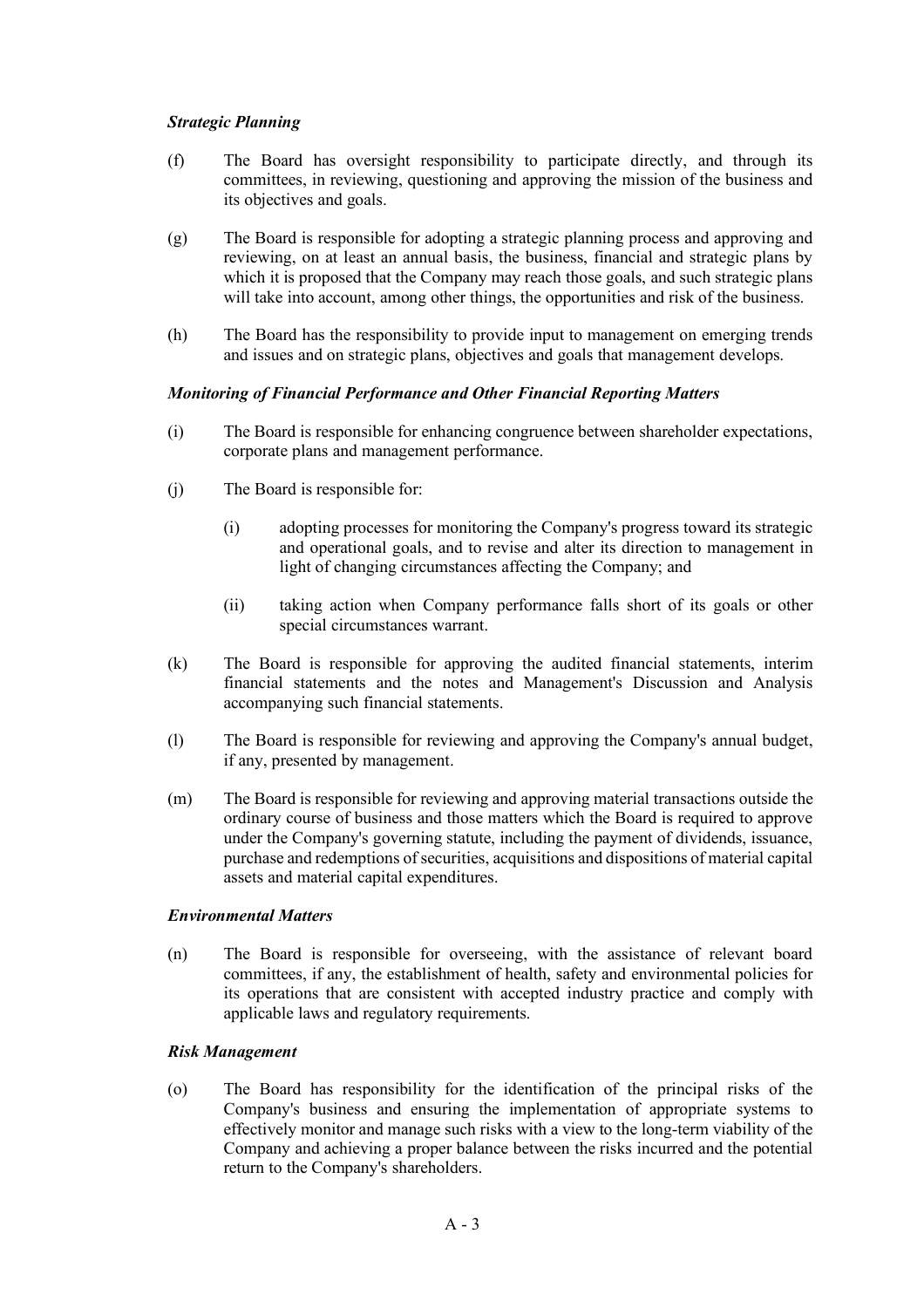(p) The Board is responsible for the Company's internal control and management information systems.

# *Policies and Procedures*

- (q) The Board is responsible for:
	- (i) developing the Company's approach to corporate governance, including developing a set of corporate governance principles and guidelines for the Company and approving and monitoring compliance with all significant policies and procedures related to corporate governance; and
	- (ii) approving policies and procedures designed to ensure that the Company operates at all times within applicable laws and regulations and to the highest ethical and moral standards and, in particular, adopting a written code of business conduct and ethics which is applicable to Directors, officers and employees of the Company and which constitutes written standards that are reasonably designed to promote integrity and to deter wrongdoing.
- (r) The Board enforces its policy respecting confidential treatment of the Company's proprietary information and Board deliberations.

### *Communications and Reporting*

- (s) The Board is responsible for approving and revising from time to time as circumstances warrant a disclosure policy to address communications with shareholders, employees, financial analysts, the media and such other outside parties as may be appropriate.
- (t) The Board is responsible for:
	- (i) overseeing the accurate reporting of the financial performance of the Company to shareholders, other security holders and regulators on a timely and regular basis;
	- (ii) overseeing that the financial results are reported fairly and in accordance with generally accepted accounting standards and related legal disclosure requirements;
	- (iii) (taking steps to enhance the timely disclosure of any other developments that have a significant and material impact on the Company;
	- (iv) reporting annually to shareholders on its stewardship for the preceding year; and
	- (v) overseeing the Company's implementation of systems which accommodate feedback from stakeholders.

### *Position Descriptions*

- (u) The Board is responsible for:
	- (i) developing position descriptions for the Chairman of the Board, the lead director, if applicable, the chair of each Board committee and, together with the CEO, the CEO (which will include delineating management's responsibilities);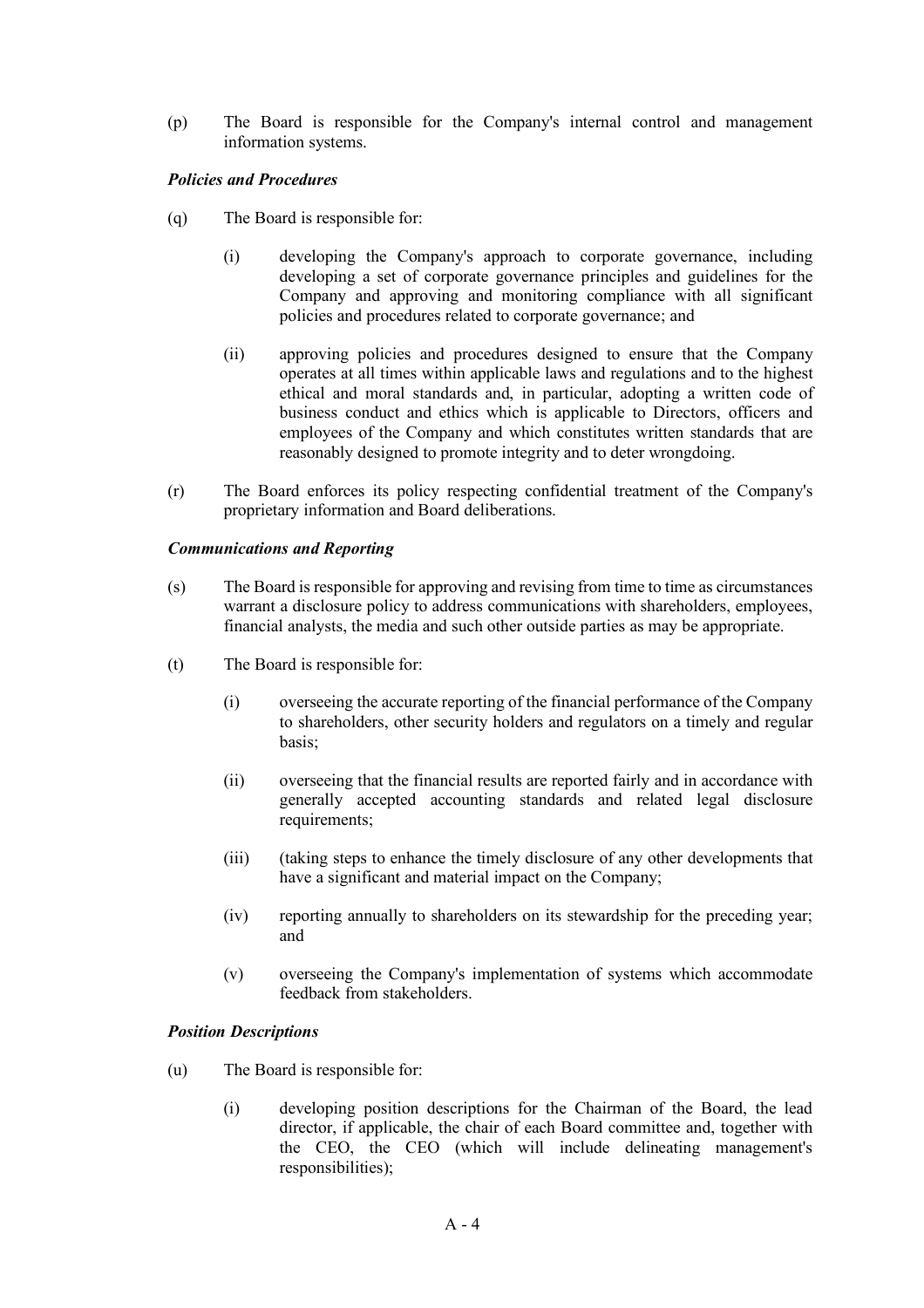- (ii) developing and approving the corporate goals and objectives that the CEO is responsible for meeting; and
- (iii) developing a description of the expectations and responsibilities of Directors, including basic duties and responsibilities with respect to attendance at Board meetings and advance review of meeting materials.

# *Orientation and Continuing Education*

- (v) The Board is responsible for:
	- (i) ensuring that all new Directors receive a comprehensive orientation, that they fully understand the role of the Board and its committees, as well as the contribution individual Directors are expected to make (including the commitment of time and resources that the Company expects from its Directors) and that they understand the nature and operation of the Company's business; and
	- (ii) providing continuing education opportunities for all Directors, so that individuals may maintain or enhance their skills and abilities as Directors, as well as to ensure that their knowledge and understanding of the Company's business remains current.

# *Nomination of Directors*

- (w) In connection with the nomination or appointment of individuals as Directors, the Board is responsible for:
	- (i) considering what competencies and skills the Board, as a whole, should possess;
	- (ii) assessing what competencies and skills each existing director possesses; and
	- (iii) considering the appropriate size of the Board, with a view to facilitating effective decision making.

In carrying out each of these responsibilities, the Board will consider the advice and input of with the assistance of the relevant board committee, if any.

(x) Director nominees shall be selected by a majority of the independent Directors.

# *Board Evaluation*

(y) The Board is responsible for ensuring that the Board, its committees and each individual director are regularly assessed regarding his, her or its effectiveness and contribution. An assessment will consider, in the case of the Board or a Board committee, its mandate or charter and in the case of an individual director, any applicable position description, as well as the competencies and skills each individual director is expected to bring to the Board.

#### **Authority to engage outside advisors**

7. The Board has the authority to engage independent counsel and other outside advisors as it determines necessary to carry out its duties including, but not limited to, identifying and